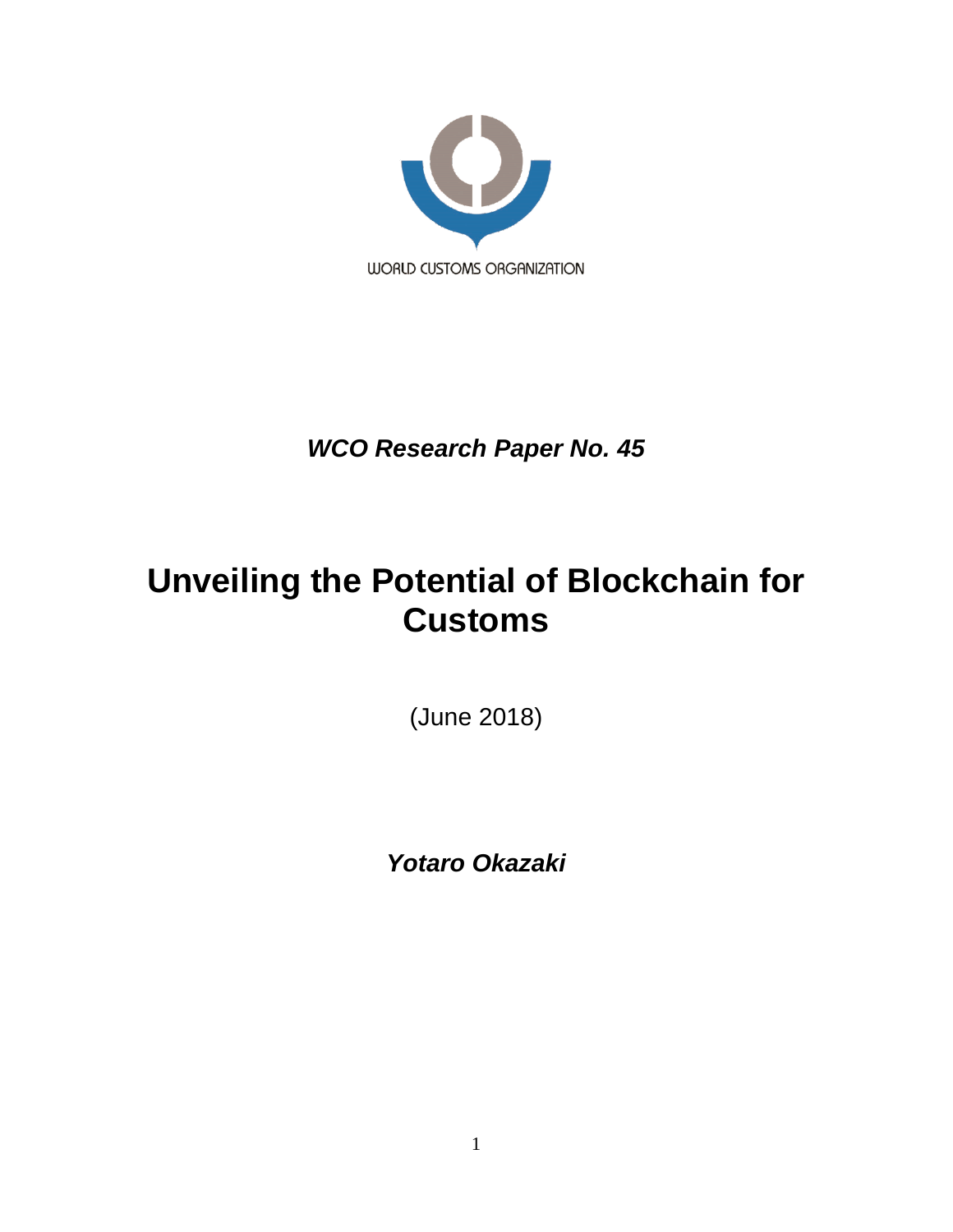# **Abstract**

The World Customs Organization (WCO) has initiated work to identify possible case studies and uses of blockchain for Customs and other border agencies with a view to improving compliance, trade facilitation, and fraud detection (including curbing of illicit trade through the misuse of blockchains and Bitcoins), while touching on associated adjustments in legal and regulatory frameworks. The objective of this paper is thus to discuss ways in which Customs could leverage the power of blockchain and the extent to which the future of Customs could be shaped by the use of blockchain-based applications. A conclusion that has been reached after discussion is that Customs would be able to have a broader and clearer picture of international trade particularly in terms of the movement of cargoes and consignments as being tied with the flow of capital. With blockchain-based applications, therefore, Customs could become a full-fledged border regulator with greater capabilities in the future.

While working on this paper, the author received generous support from Mr. Thomas Cantens (Head of WCO Research Unit), Mr. Pashupati Pandey (Technical Officer, Compliance and Facilitation Directorate, WCO) and Ms. Rachel McGauran (Research Analyst, WCO). Without their persistent help, this paper would not have materialized.

## **Key words**

Customs, Blockchain, Technology, Distributed ledger, Smart contract, Trade finance

#### **Acknowledgements**

This paper was written by Yotaro Okazaki of the WCO's Research Unit.

#### **Disclaimer**

The WCO Research Paper Series disseminates the findings of work in progress to encourage the exchange of ideas about Customs issues. The views and opinions presented in this paper are those of the author and do not necessarily reflect the views or policies of the WCO or WCO Members.

#### **Note**

All WCO Research Papers are available on the WCO public website: [www.wcoomd.org.](http://www.wcoomd.org/) The author may be contacted via [research@wcoomd.org.](mailto:research@wcoomd.org)

Copyright © 2018 World Customs Organization. All rights reserved. Requests and enquiries concerning translation, reproduction and adaptation rights should be addressed to copyright@wcoomd.org.

-----------------------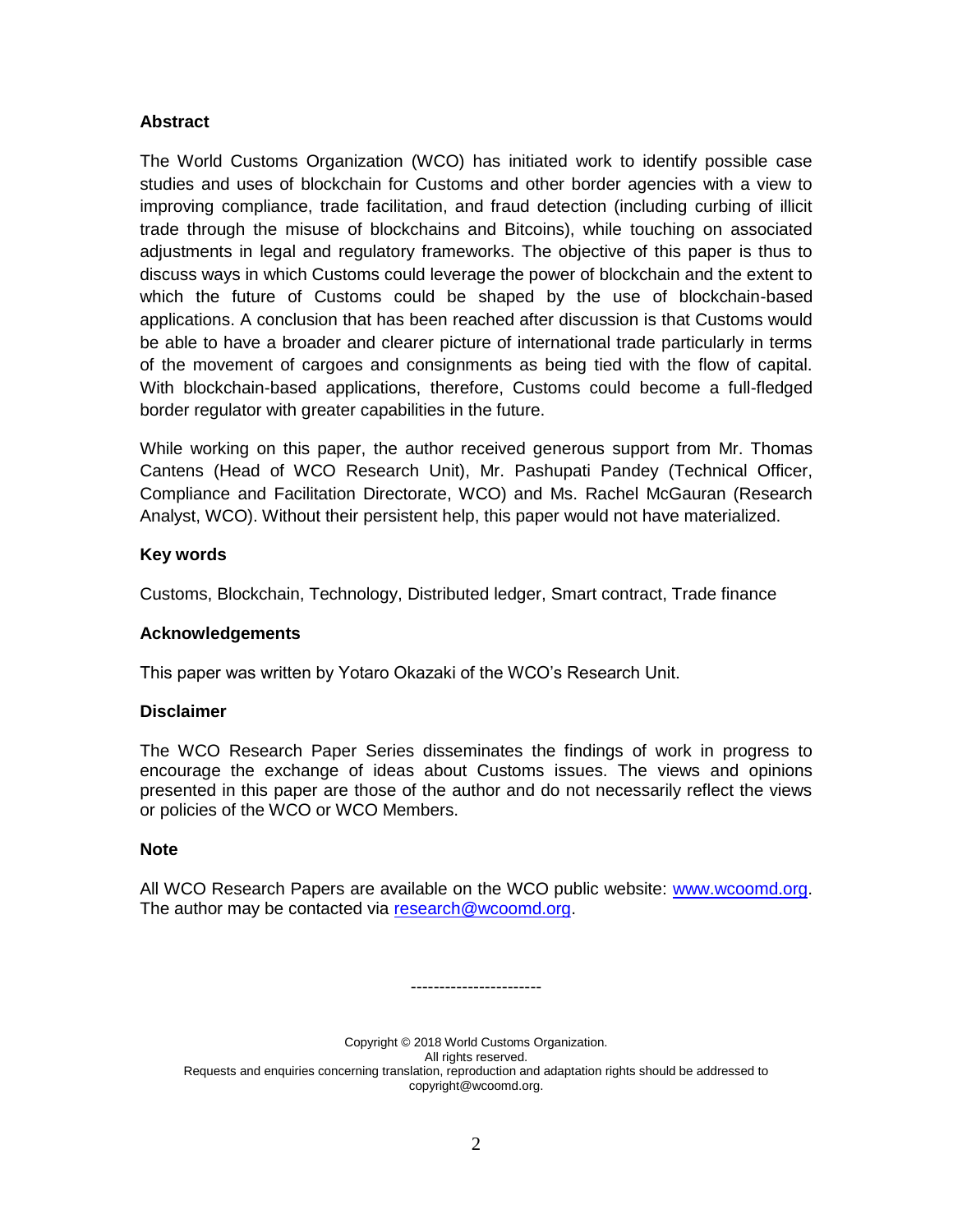# *Unveiling the Potential of Blockchain for Customs*

# **Executive Summary**

"Blockchain" refers to a type of data structure that identifies and tracks transactions digitally and shares this information across a distributed network of computers, thus creating a sort of distributed trust network. "Smart contract" is another term to characterize the blockchain technology: a computer protocol allowing the performance of contracts without the involvement of third parties. The advantages of blockchain technology are: time and cost savings, more secure documents made all the more robust through encryption and sharing within the network (see figure 1.). There are still some concerns concerning blockchains; the first is linked to stakeholders' privacy as, unlike cryptocurrencies, smart contracts need to be linked to identities. A second concern is the relationship between trust and performance: the more numerous the nodes are within the network, the more reliable the network is, but each transaction requires more energy and time to be performed, as all processed transactions are shared by all nodes.

However, these concerns ought not be considered as obstacles. Blockchain projects are currently in the beta testing phase in the finance sector (facilitating inter-banking system processes), insurance sector (preventing fraud and accelerating coverage) and international trade. With regard to the latter, this paper focuses its attention on two initiatives. The first was launched by MAERSK-IBM as a global trade digitalization platform to which Customs administrations are expected to join (see figure 2.). A second initiative consists of an "information highway", joining the National Trade Platform of Singapore and the Trade Finance Platform of Hong Kong, with a view to creating a Global Trade Connectivity Network (GTCN).

These initiatives are examples of just two projects among a myriad of endeavours developed all over the world by trade and transport companies. In this regard, there is no doubt that blockchains will soon become part of the Customs landscape. What will be the impact on Customs administrations?

(i) Customs will become more data-driven. Through their participation in the blockchain, Customs would be able to collect the necessary data in an accurate and timely way (all data tied to the commodity like seller, buyer, price, quantity, carrier, finance, insurance, status and location of the commodity, etc.).

(ii) Customs may become part of the blockchain and become more embedded within trade processes. Data conveyed by the blockchain could be integrated automatically into Customs systems and checked against the data submitted by traders and transporters. In a more integrated version, Customs could even automatically clear the goods within the blockchain itself.

(iii) Blockchain can enhance revenue compliance and cooperation between Tax and Customs. The automated access by Customs to data lodged in export countries' systems will encourage revenue compliance in import countries. This would help Customs with issues around valuation and transfer pricing and underpin further cooperation between Tax and Customs authorities.

(iv) Blockchain can help Customs to better combat financial crimes. Customs and relevant authorities would be updated regularly on events occurring within the banking system that could be misused to conceal illicit financial flows. The iterative comparison between trade data submitted by operators and a capital transfer recorded by financial institutions would lead to a greater probability of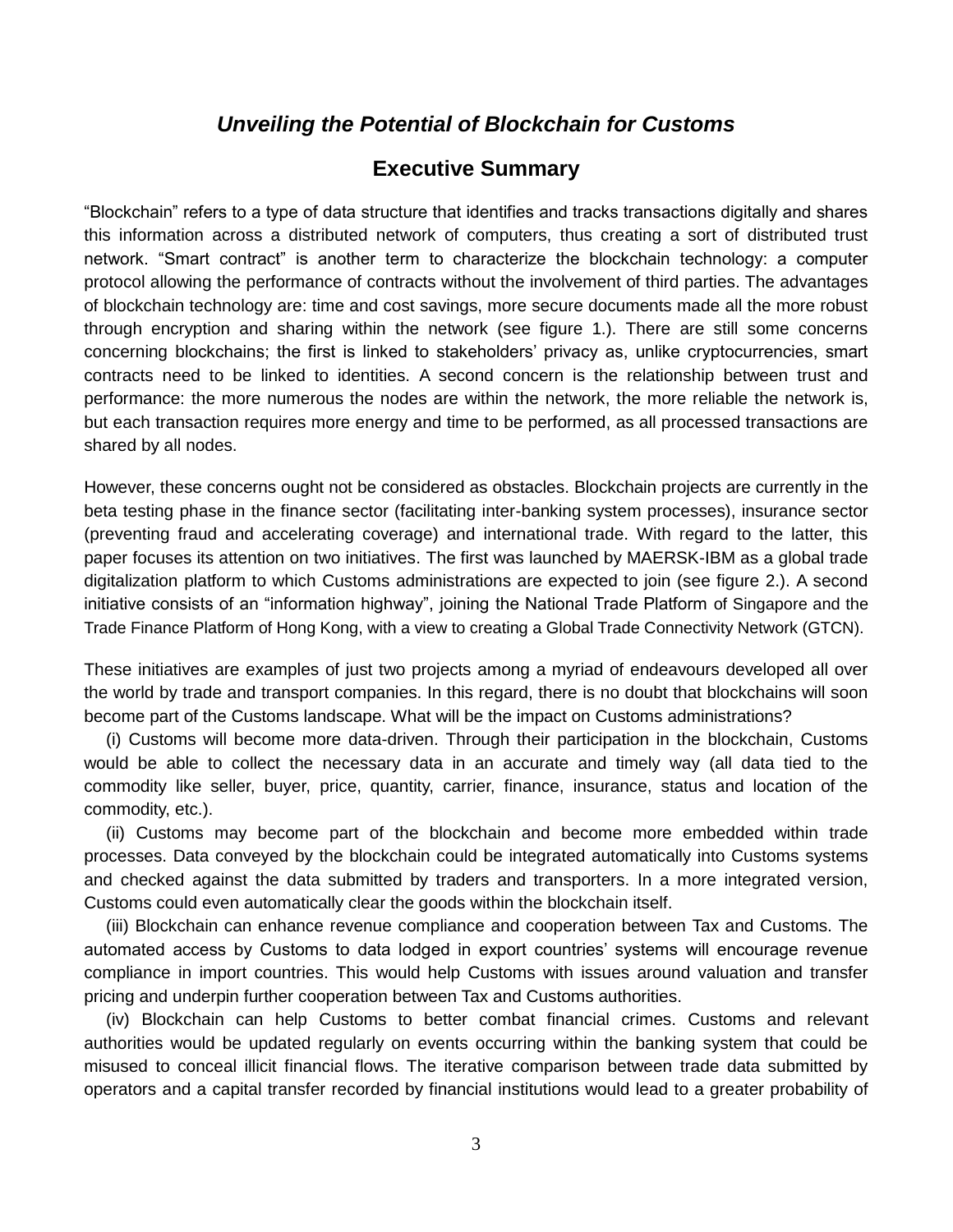detecting financial crimes.

The blockchain technology represents a step forward for Customs as it offers several opportunities for them, from collecting accurate data to automatically detecting fraud and collecting taxes and duties. In this regard, WCO Members and the Secretariat ought to continue their efforts to explore the potential of blockchains as well as their legal and technical constraints.







# **Figure 2.** The MAERSK-IBM Global Trade Digitization.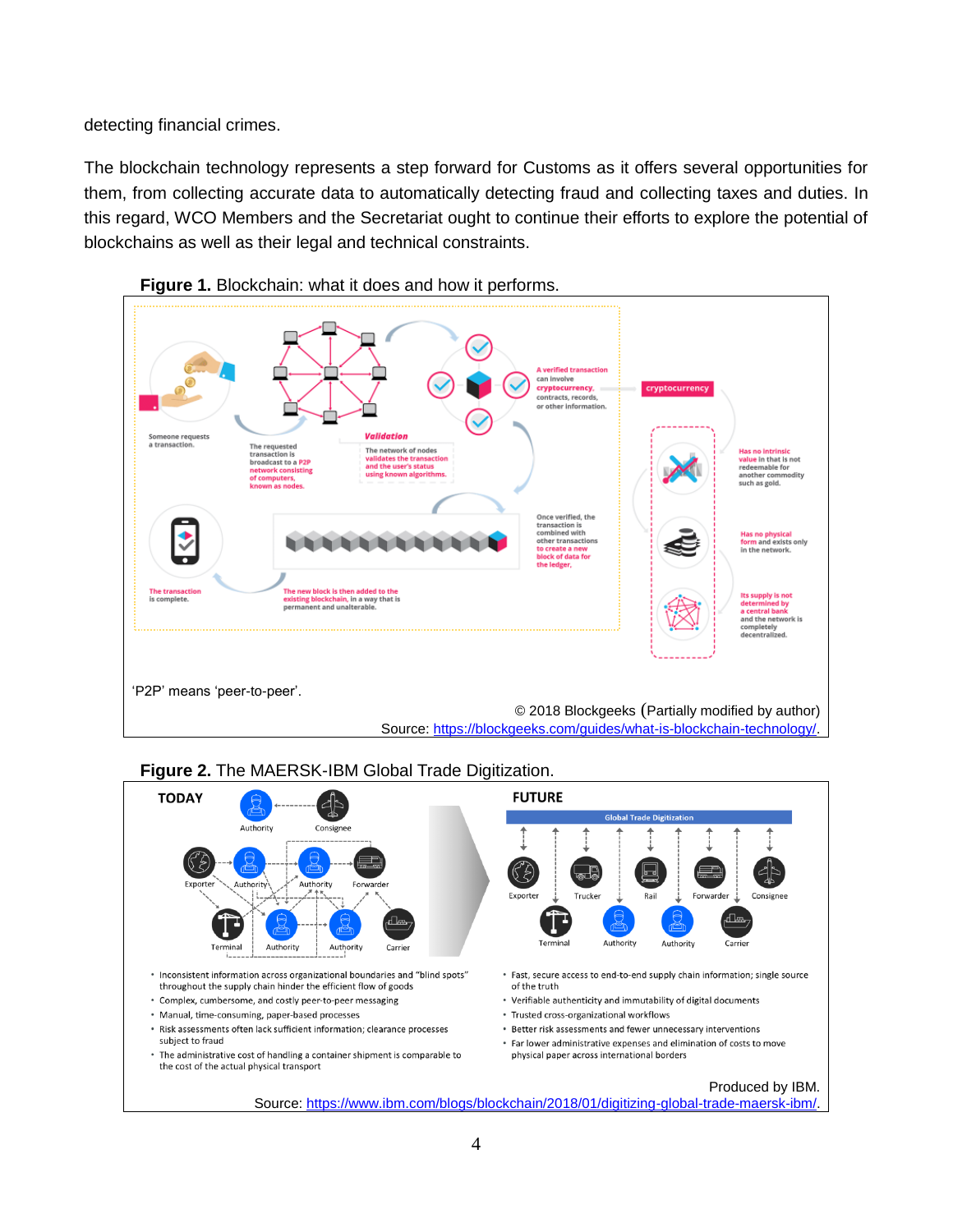# **1. Introduction**

The idea behind blockchain sprang from a need to create a mechanism to secure digital currencies from the risk of replication – the holder could make a copy of the digital token<sup>1</sup> – and helped to create the world's first cryptocurrency, Bitcoin<sup>2</sup>. Cryptocurrencies, which have been steadily growing as a digitized form of exchange utilizing strong cryptography, are simply an application of blockchain; however, it is worth noting that blockchain was invented to form the basis of Bitcoin's architecture and to serve as its public transaction ledger (database).

Blockchain is expected to capitalize on its potential in a manner that revolutionizes global trade and on a greater scale since the phenomenal shift towards the standardization of shipping containers that began in the 1960s. In short, documentation and communication required for the transportation of goods across continents would be automated to a considerable extent and, what is more, with precision, security and reduction of time and costs associated with these tasks.<sup>3</sup>

The World Customs Organization (WCO) has initiated work to identify possible case studies and uses of blockchain for Customs and other border agencies with a view to improving compliance, trade facilitation, and fraud detection (including curbing of illicit trade through the misuse of blockchains and Bitcoins), while touching on associated adjustments in legal and regulatory frameworks. The objective of this paper is thus to discuss ways in which Customs could leverage the power of blockchain and the extent to which the future of Customs could be shaped by the use of blockchain-based applications.

# **2. Characterizing blockchain**

#### *Basic concepts*

 $\overline{a}$ 

Blockchain is closely related to the prevalence of digital currency; it was originally developed to serve Bitcoin, which was envisaged as "[a] purely peer-to-peer version of electronic cash [that] would allow online payments to be sent directly from one party to another without going through a financial institution."<sup>4</sup> As the earliest manifestation of a blockchain, Bitcoin has triggered widespread experimentation of Blockchain technology in the financial services sector. As blockchain has gained traction in the public domain,

<sup>1</sup> Investopedia, 'Double-Spending', at: https://www.investopedia.com/terms/d/doublespending.asp.

<sup>&</sup>lt;sup>2</sup> Investopedia, 'Satoshi Nakamoto', at: [https://www.investopedia.com/terms/s/satoshi-nakamoto.asp.](https://www.investopedia.com/terms/s/satoshi-nakamoto.asp) <sup>3</sup> Park (2018).

<sup>4</sup> Anonymous author(s) Satoshi Nakamoto's article, 'Bitcoin: A Peer-to-Peer Electronic Cash System', published on 31 Oct., 2008.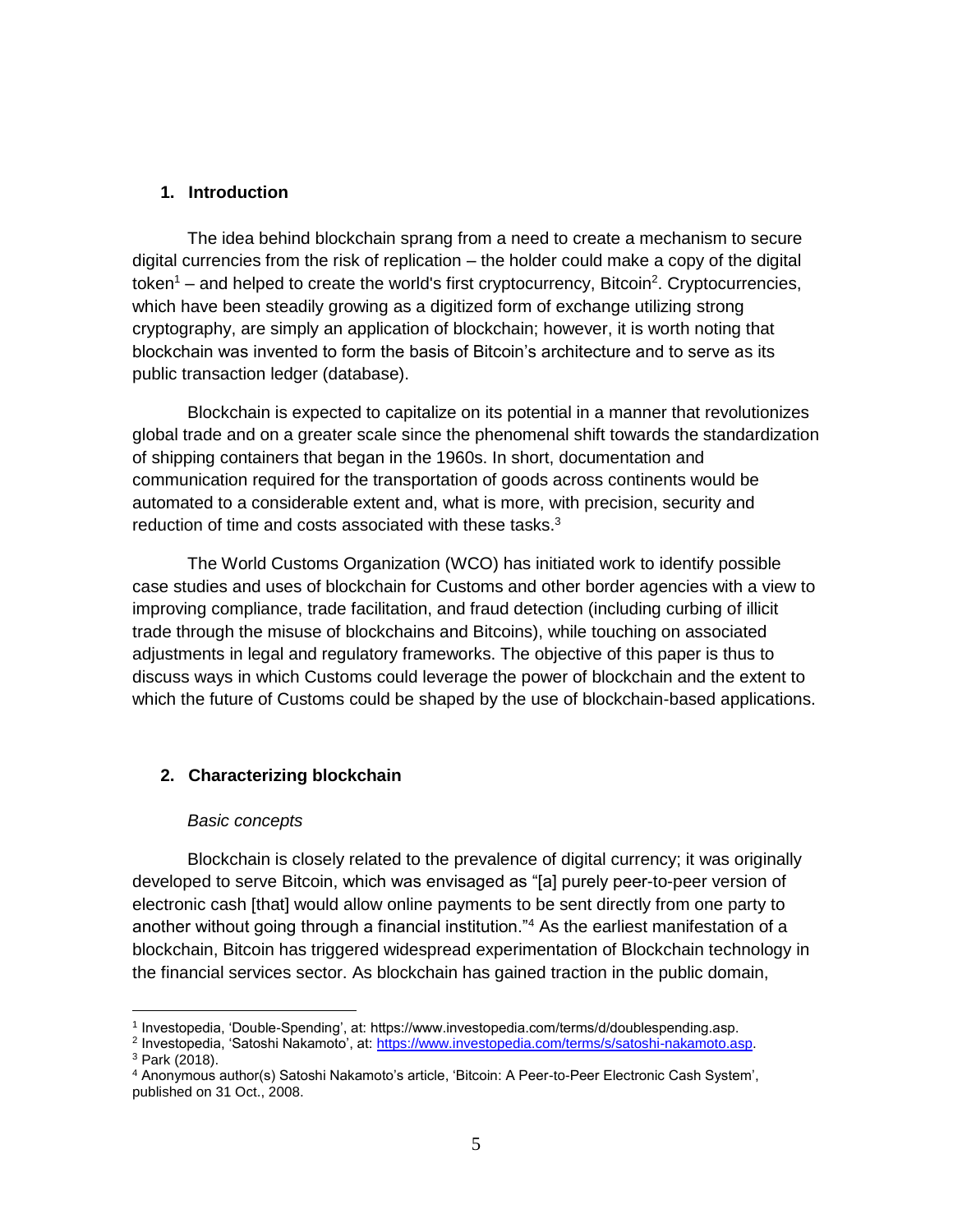businesses are exploring uses of the technology that could meet a wide range of needs in different sectors.<sup>5</sup>

Before discussing blockchain in the context of its application for the supply chain, however, it is important to outline a few of the very basic concepts governing the technology. Firstly, what does the term blockchain mean, and what does it signify? ,The term, blockchain, is a combination of "block" and "chain"; the "block" denotes a number of transactional records, whether financial or non-financial, which may involve the ownership of physical assets to be transferred from one to another; these records are linked altogether by the "chain" component, equipped with a hash function – with which any given data (keys) of arbitrary size can be converted into those of fixed size with another format  $(hashes)$ <sup>6</sup>. Once created, every transaction is subject to confirmation by a group of people taking part in the ecosystem – a category of (competing) participants called "miners" or "nodes" – before being paired up with the previous entry in a manner that ensures the consistency of all the existing data on the chain of digital blocks.<sup>7</sup> The "miners" work on transactions in order to export the information into a virtual block with limited recording capacity, whereas the "nodes" verify all the transactions (and hashes) by referring back to each of the prior blocks.

Blockchain is characterized by its decentralized structure within a certain computerized network; no single entity, whether inside or outside the network, has the authority to administer the network by monitoring, checking and validating all the transactions taking place between and among the participants of the network. This is because blockchain is a form of "distributed ledger" technology, with which all updates to a single ledger (database) are automatically shared with other ledgers being distributed to each participant node of the network, rather than being held in a single host commuter or a central server. The fact that each node replicates and saves identical copies of ledgers undoubtedly ensures the integrity and resilience of the entire data network. While each node constructs and records updates to a copy of the ledger independently, these updates are subject to voting by nodes and need to be agreed upon by the majority. The 'voting and agreement' is called "consensus", which needs to be agreed upon before the distributed ledger updates itself and saved on each node.<sup>8</sup>

 $\overline{a}$ 

<sup>8</sup> See Ray (2018).

<sup>5</sup> Deloitte (2017), 5.

 $^6$  "A hash is a function that converts an input of letters and numbers into an encrypted output of a fixed length". "Using a fixed length output increases security, since anyone trying to decrypt the hash won't be able to tell how long or short the input is simply by looking at the length of the output". Investopedia, 'Hash', at: [https://www.investopedia.com/terms/h/hash.asp.](https://www.investopedia.com/terms/h/hash.asp)

Hashing is "used to encrypt and decrypt digital signatures". "The digital signature is transformed with the hash function and then both the hashed value (known as a message-digest) and the signature are sent in separate transmissions to the receiver. Using the same hash function as the sender, the receiver derives a messagedigest from the signature and compares it with the message-digest [he/she] also received. (They should be the same.)" Rouse, M., 'hashing', Techtarget website[: https://searchsqlserver.techtarget.com/definition/hashing.](https://searchsqlserver.techtarget.com/definition/hashing) <sup>7</sup> See Martindale (2018).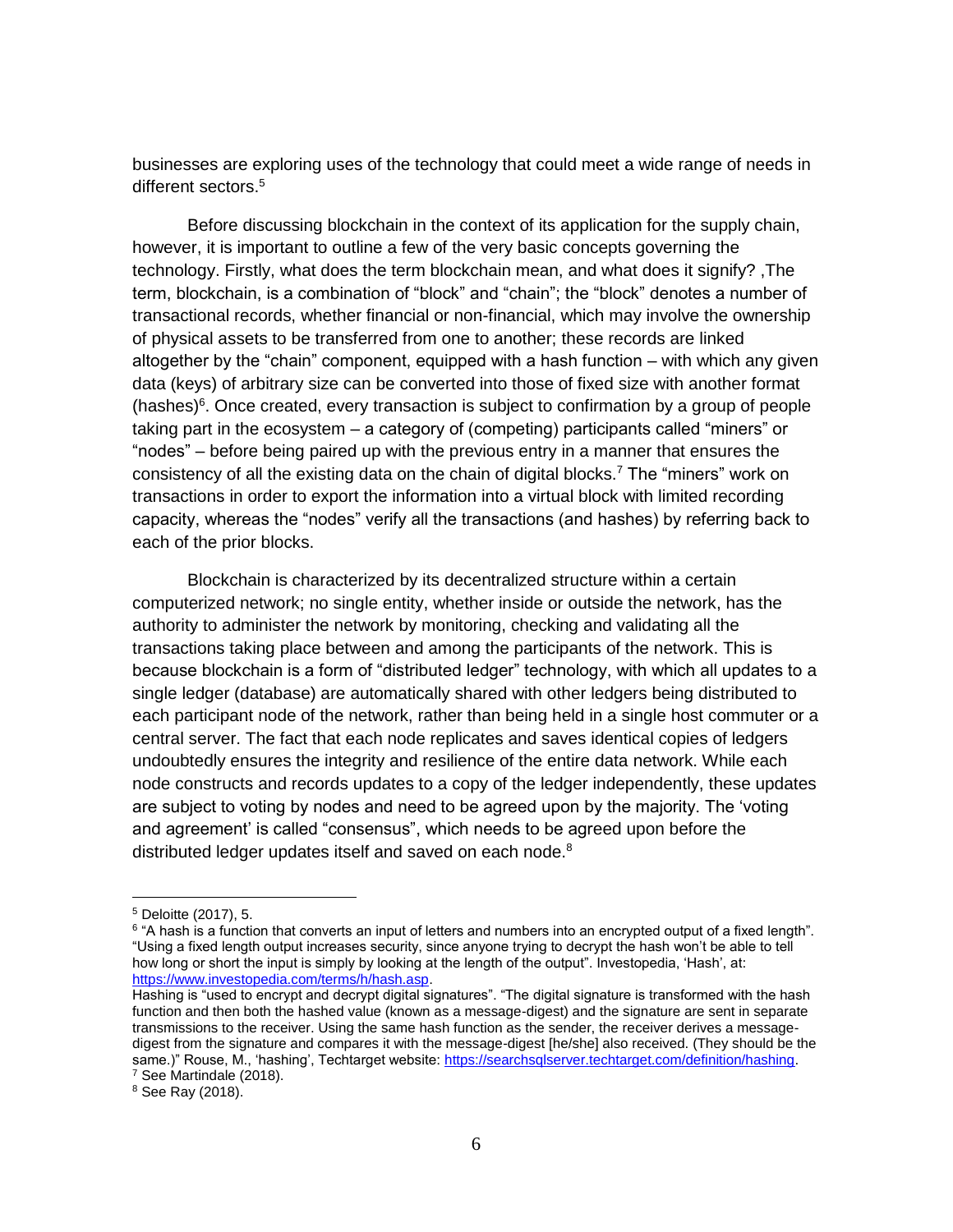

"Smart contract" is another term commonly used to characterize the blockchain technology; this is a computer protocol which aims to allow the secured and facilitated performance of contracts without the involvement of third parties and thus reduces the transaction costs associated with contracting. The very prototypic application of this idea is a real-world 'vending machine' which automatically provides users with a finite item of goods (such as drinks, snacks, stamps and tickets) only after it has received certain data (on their specific choices) and values (the equivalent amount of cash or credit for the item). As with the case of the vending machine, smart contracts enable the automatic execution of various contracts involving the transfer of financial values and properties (e.g. an option contract which executes itself only when certain triggering events in terms of date and price are hit according to its specific terms). The US Congress' 2018 Joint Economic Report (where cryptocurrencies and the related technologies are highlighted) describes it as follows: "[T]he concept is rooted in basic contract law. Usually the judicial system adjudicates contractual disputes and enforces terms, but it is also common to have another arbitration method, especially for international transactions. With smart contracts, a program enforces the contract built into the code".<sup>9</sup> Smart contracts is merely a phrase to describe the code being used to facilitate the exchange of financial means or assets and

<sup>9</sup> US Congress Joint Economic Committee (2018), 210.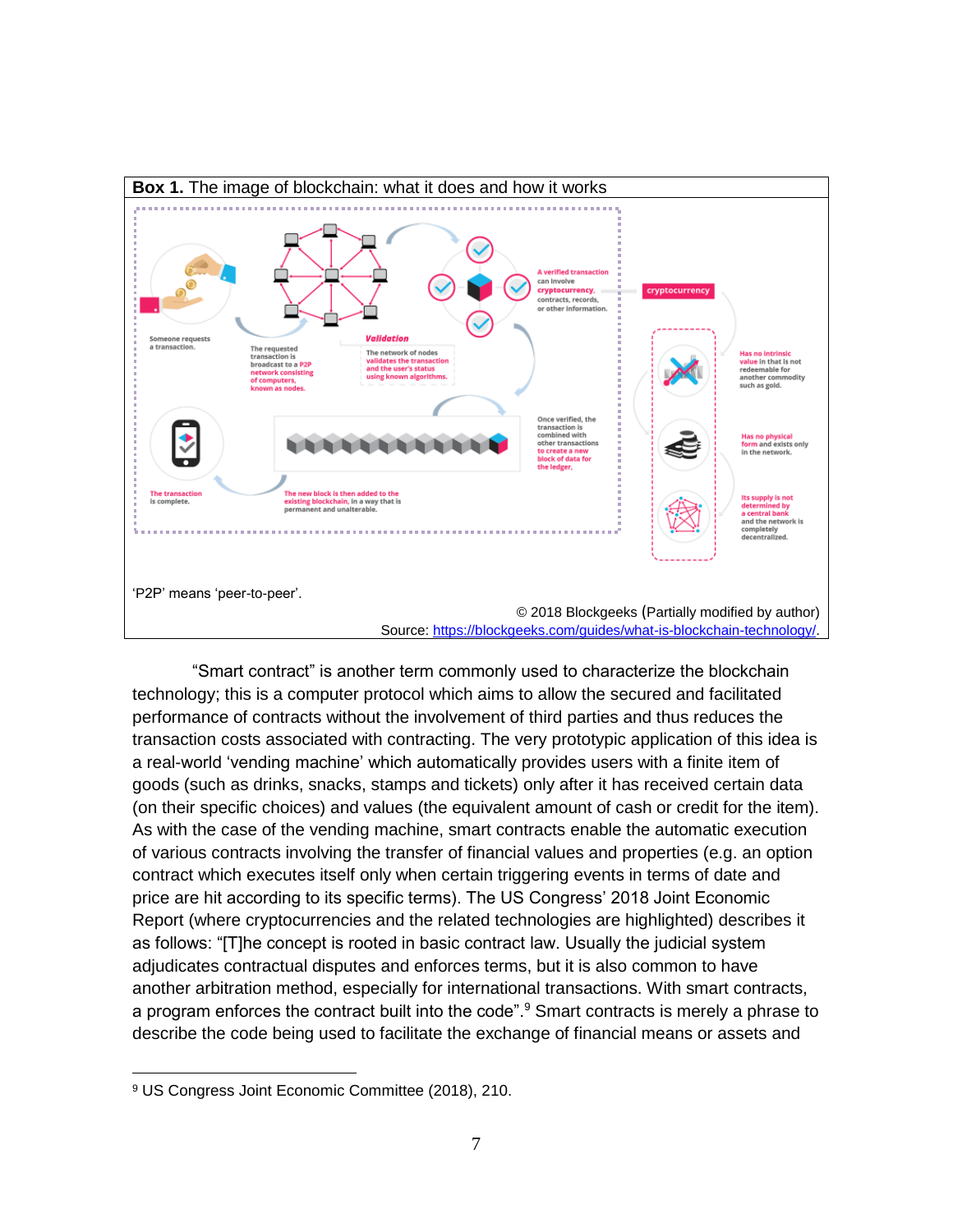properties with certain values; however, it functions as a self-performing computer program when running on Ethereum, a distributed public blockchain network. According to the Ethereum Foundation, a Swiss non-profit organization whose developers have created the network, "Ethereum is a decentralized platform that runs smart contracts: applications that run exactly as programmed without any possibility of downtime, censorship, fraud or third-party interference".<sup>10</sup> Blockgeeks, an educational platform on blockchain, denotes the 'Ethereum blockchain' as being focused on "running the programming code of any decentralized application", in contrast with the 'Bitcoin blockchain' being simply and specifically "used to track ownership of digital currency (bitcoins)." Furthermore, they assert that "Ethereum allows developers to create whatever operations they want."<sup>11</sup>

Many of the current blockchain-based applications run on Ethereum-engined technology, the execution of which is managed automatically by the network; the parties, having formed an agreement, do not need to rely on third party intermediaries to confirm it, thereby saving a substantial amount of time and cost. In addition, the digital documents relevant to the agreement are encrypted on a shared ledger; there is no way to lose them. Similarly, assets or transactions once featured on the blockchains can never disappear. Automated contracts are not only faster and cheaper in terms of performance but are also a useful mechanism to ensure the accuracy of the information contained therein.<sup>12</sup>

#### *Concerns raised*

Many issues need to be discussed in view of the challenges in bringing the blockchain technology into practice. First of all, questions about security and privacy have yet to be fully answered. Each ledger is cryptographically secured so that people are prevented from tampering with current and past transactions. Such a tamper-proof record of transaction has become a source of trust in all the data on transaction history embedded in a certain computerized network. Unlike cryptocurrencies (represented by Bitcoin), whose owners do not behave as individuals within the network, other kinds of blockchain applications are not immune to the possible outflow of personal or confidential information. In the words of a Deloitte report, many such applications "require smart transactions and contracts to be indisputably linked to known identities, and thus raise important questions about privacy and the security of the data stored and accessible on the shared ledger".<sup>13</sup> Another concern relates to the decentralized nature of blockchain; the network lacks its centralized oversight function and it thus has no effective troubleshooter which should work in the event of contingency, thus reducing the resilience

<sup>10</sup> Ethereum Foundation website: [https://www.ethereum.org/.](https://www.ethereum.org/)

<sup>&</sup>lt;sup>11</sup> Blockgeeks website, 'What is Ethereum? A Step-by-Step Beginners Guide', at: [https://blockgeeks.com/guides/ethereum/.](https://blockgeeks.com/guides/ethereum/)

 $12$  Id., 'Smart Contracts: The Blockchain Technology That Will Replace Lawyers', at [https://blockgeeks.com/guides/smart-contracts/.](https://blockgeeks.com/guides/smart-contracts/)

<sup>13</sup> Deloitte (2016), 12.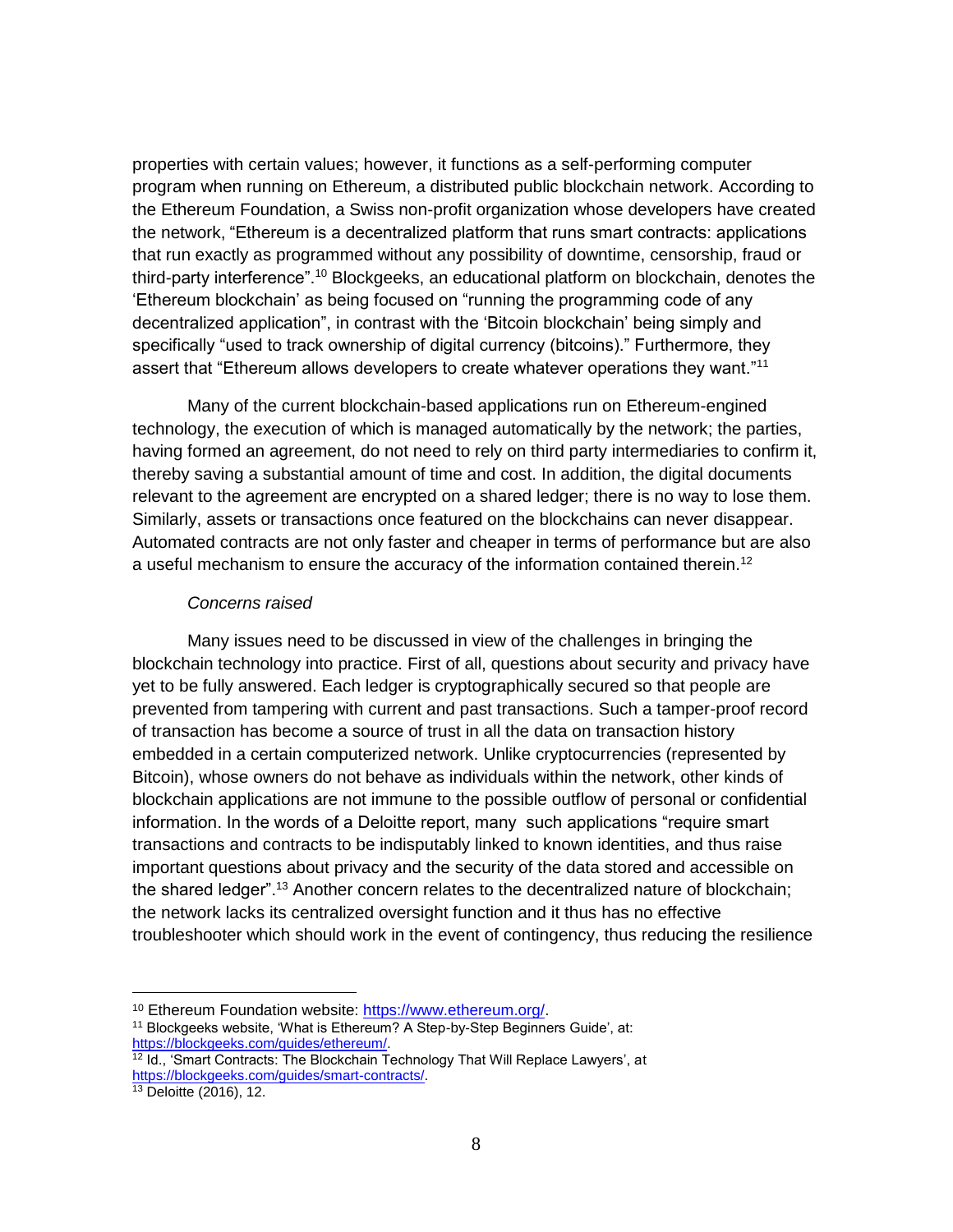of the entire system. In other words, each participant could suffer directly from some external shocks.<sup>14</sup>

#### **Caveat 1**

- $\checkmark$  Even if individual entities within a certain network are vulnerable to external disruptive forces, it would be impossible for every single entity within the network to be accessed and disrupted at the same time. It is therefore probable that the entire system of the network would continue to work (due to the lack of Single Point of Failure<sup>15</sup>).
- $\checkmark$  According to Miles (2017), "[t]here has been some debate about whether this means smaller blockchain networks could be vulnerable to attack, but a verdict hasn't been reached". That being said, "the bigger your network is, the more tamper-resistant your blockchain will be."<sup>16</sup>

The problem of scalability is also a point of discussion with regard to the challenges of blockchain. By doing away with centralized processing, blockchain-driven networks make transactions happen in a highly efficient manner. This nonetheless means that individual nodes – computers collected to the network – always and simultaneously perform the common tasks of validating and relaying transactions, without having or relying on the host computer. The creation of a new industry-wide ecosystem making the most of the distributed leger technology represents nothing but the expansion of the given network with an increasing number of (new) participants – nodes and their users, which will place further stress on that network when it processes transactions. This may cause delays in transactions, reduced performance and increased fees and charges (associated with the 'rewards' for processing). In a nutshell, such a duplication of effort as reflected in the 'usability' of networks casts a shadow over the potential for blockchain applications to be developed for use at large scale.<sup>17</sup>

#### **Caveat 2**

 From a technical perspective, the blockchain-based network does not work in a manner that reduces cost per performance in itself. Furthermore, there is still much work to be done in order to optimize its processing speed and free it from the problem of energy consumption.

#### **Caveat 3**

 In theory, blockchains have a notable security flaw: if more than half of the computers working as nodes to serve the network tell a lie, the lie will become the truth. This is called a '51% attack' – the potential defect of blockchains, inter alia, of Bitcoin – that could occur particularly in the process of "mining".<sup>18</sup> More specifically, the majority of the network's computing power that has been taken over by a (group of) attacker(s)

 $\overline{a}$  $14$  Id.

<sup>15</sup> A Single Point of Failure (SPOF), if hit effectively, will prevent the entire system form working. That is to say, the community (network) being comprised of a number of participants (computers) cannot stop working unless all of them are 'captured' at once. This will deliver the highest level of assurance to the current and potential blockchain users.

<sup>16</sup> Miles (2017).

<sup>17</sup> O'Donnell (2017)

<sup>&</sup>lt;sup>18</sup> This concern was highlighted by Satoshi Nakamoto when he launched Bitcoin.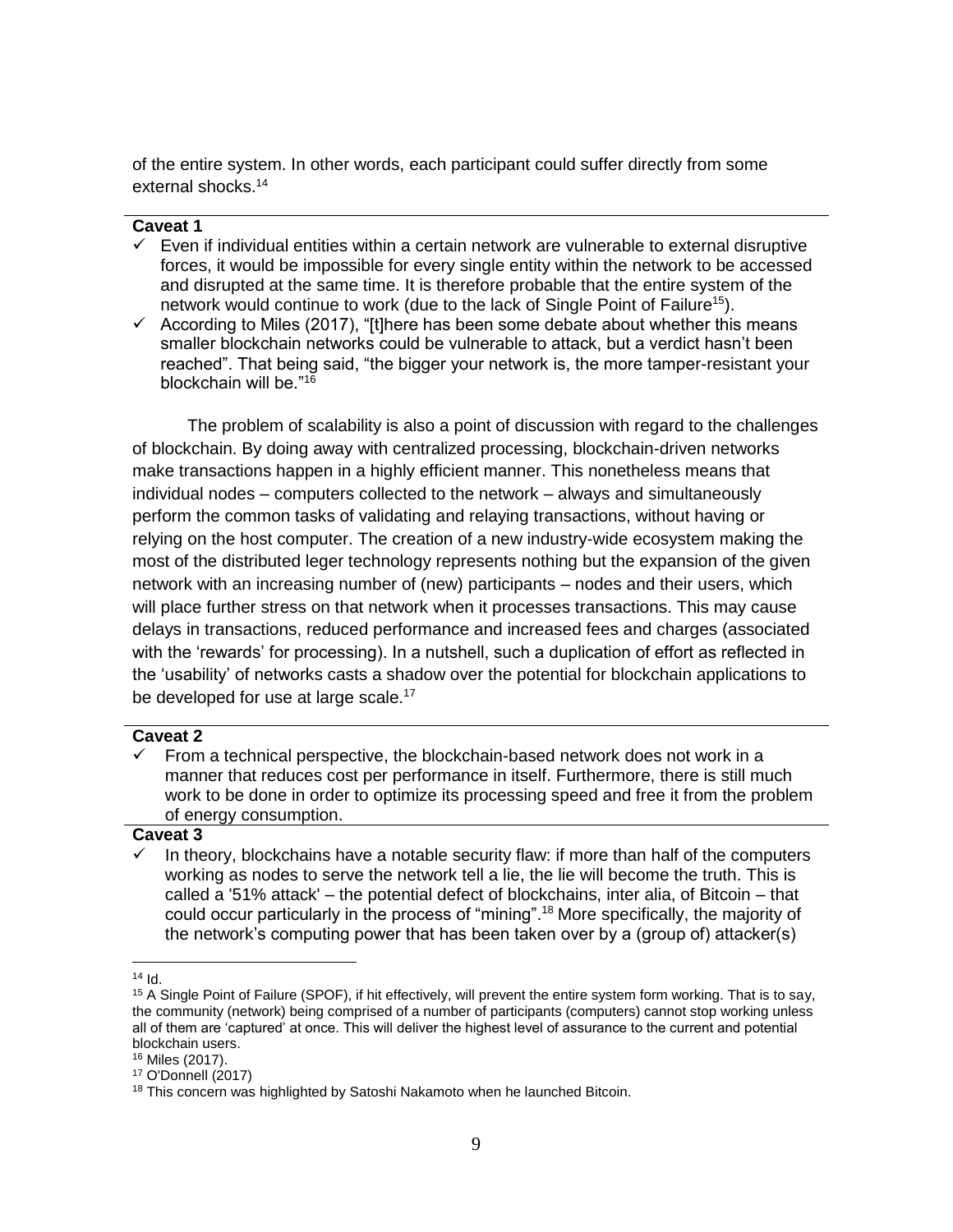prevents it from spotting and rejecting a fraudulent version of public ledger.<sup>19</sup>

# **3. Blockchain from the business perspective**

## *Traders' benefits*

The Financial Times has highlighted the impact of blockchain on trade: "It records transactions in sequential blocks, creating encrypted data that can be shared between several parties through the supply chain, updating them instantly without risk of fraud."<sup>20</sup> With blockchain, which keeps an immutable or unchangeable record shared among network participants and updated in real time, all participants in a 'certain supply chain network' (as driven by blockchain) can have access to and trace the reliable and real-time data relating to the flow of cross-border trade and the distribution of shipments. Deloitte, a multinational professional services network, provides a brief explanation of blockchain in this context as follows: "Businesses can improve their supply chain management through more transparent and accurate end-to-end tracking. […] With blockchain it is possible to digitize physical assets and create a decentralized, immutable record of all transactions, making it possible to track the asset from production to delivery or use by the end user and provide greater product history and transparency".<sup>21</sup> As such, applying blockchain results in traceability and end-to-end visibility, enhancing the supply chain security and connectivity.

In the private sector, there are multiple parties engaged in cross-border trade; all of whom could avail of the blockchain technology to disrupt their regular and day-to-day business processes. Assuming that a seller (exporter) and a buyer (importer) agreed on a certain trade transaction internationally, the seller needs to be sure that the buyer will fulfill its payment liabilities and the buyer wants to pay as late as possible and only when the seller's liabilities are discharged in full. Both parties will probably be able to achieve their respective objectives by means of smart contracts, inter alia with the function of selfexecution, that should be embodied in trade-related blockchain applications. With distributed ledgers, they will be allowed to see the same information regarding the status of consignments simultaneously; therefore, it will be easier for them (even if not having a relationship of mutual trust) to directly communicate for prompt and timely reconciliation in case of issues with shipping, e.g. deficiency of ordered goods to be delivered. By including banks (financing partners for trade) and distributers (shipping companies, freight carriers), manufacturers (sellers) will be able to show that these parties have agreed on the receipt

 $\overline{a}$ <sup>19</sup> Investopedia, '51% Attack', at: [https://www.investopedia.com/terms/1/51-attack.asp.](https://www.investopedia.com/terms/1/51-attack.asp)

<sup>20</sup> Investopedia, '51% Attack', at: [https://www.investopedia.com/terms/1/51-attack.asp.](https://www.investopedia.com/terms/1/51-attack.asp) '51% Attack', at: [https://www.investopedia.com/terms/1/51-attack.asp.](https://www.investopedia.com/terms/1/51-attack.asp)

ovation.pdf" **|**https://www2.deloitte.com/content/dam/Deloitte/us/Documents/process-and-operations/usblockchain-to-drive-supply-chain-innovation.pdf**}**.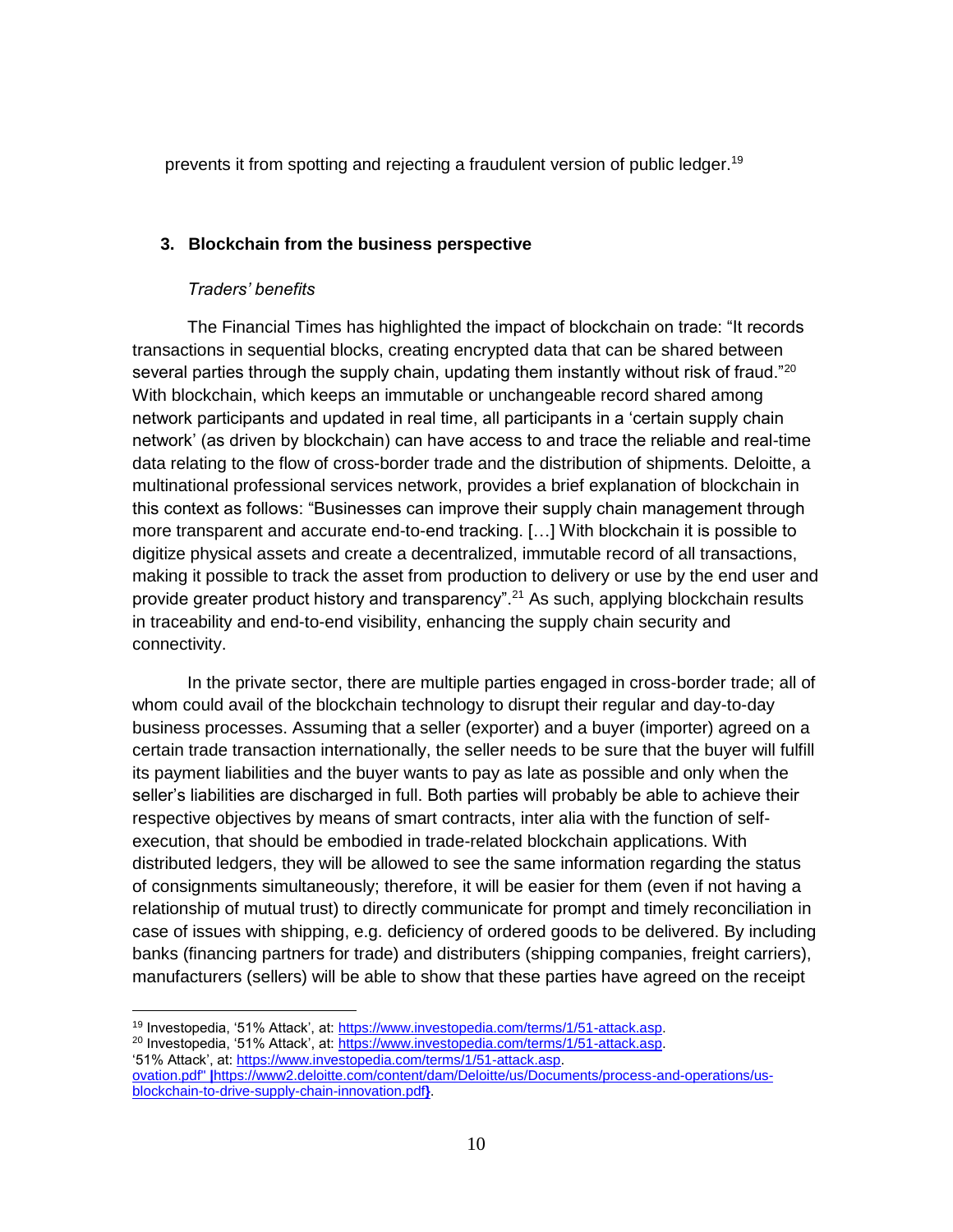of ordered goods, thereby giving clients (buyers) the assurance that the shipments will arrive in due course. This can be associated with every step of payments in return for services rendered (trade finance provided by banks, carriers and forwarders' logistics); manufactures will get paid for the shipments faster and their banks will be repaid without delay. On the whole, all the parties involved will be able to increase their financial liquidity while reducing transaction costs (commissions and spreads) that are incidental to trade in a financial sense.<sup>22</sup>

#### *Financial institutions*

Furthermore, bank-to-bank payments would be significantly facilitated by blockchain technology. In particular, distributed ledgers would enable real-time and crosscurrency payments while minimizing the costs associated with these transactions.

Conventional banking systems associated with cross-border trade are characterized by 'correspondent banking'; where a financial institution conducts business transactions, accepts deposits and gathers documents on behalf of another financial institution. Correspondent banking is a chain of links and, by its very nature, prone to some problems in completing transactions and lacks end-to-end visibility in a series of transactions. Banks have to pre-fund their accounts held at the correspondent banks; liquidity costs directly affects their working capital which represents their operating liquidity. Distributed ledgers would be the solution to these problems since such a system could enable the transfer of value without requiring that capital be placed into a corresponding bank. Banking institutions would bear no cost for transaction fee, transfer funds in seconds instead of days, and ensure the visibility of their all transaction processes. $^{23}$ 

We are, nonetheless, a long way off solutions based on the blockchain technology being offered worldwide to disrupt the banking sector's business model for trade finance. McKinsey & Company (2015) mentions: "it will take time for [banks] to achieve universal reach in destination and currencies, resolve compliance questions, and equip themselves to handle the high-volume payments required for international trade".<sup>24</sup> Higginson (2016) recognizes that "tokens of payment value" featured in the blockchain-based trade finance mechanism "enable real-time messaging and clearing within a cryptographically secure and resilient environment"; however, he asserts that bank-to-bank real-time settlement by means of the direct exchange of such tokens "remains a challenge, requiring commercial and central bank money to honor [them]".

In this regard, McKinsey & Company (2015) also points out that solutions leveraging the power of blockchain technology "still require banks to make correspondentlike agreements to define the right and obligations of participants" in the settlement

<sup>22</sup> Mearian (2018).

 $23$  McKinsey (2015), 20.

<sup>24</sup> McKinsey (2016), 9.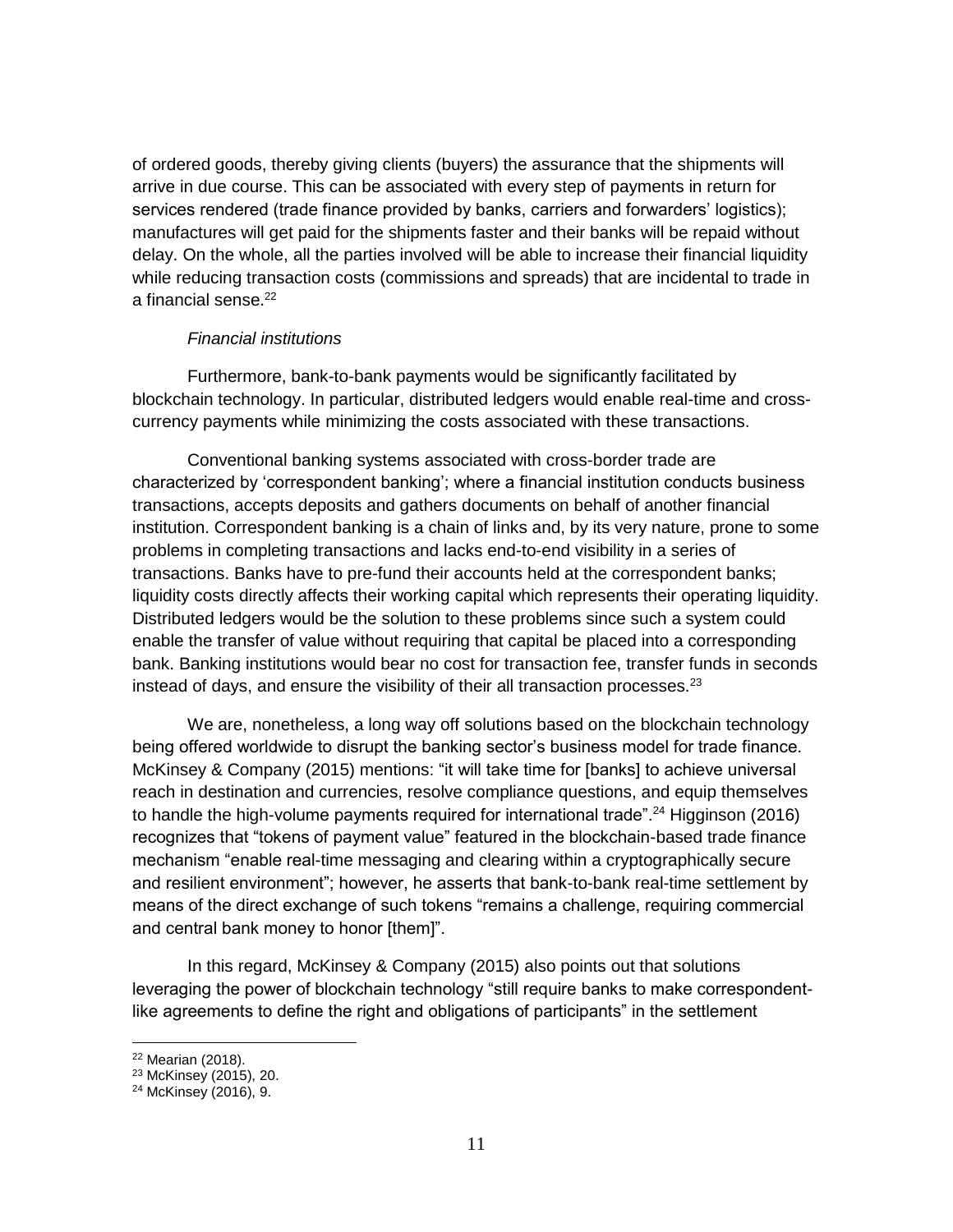systems, thus implying that "existing correspondent banking relationships" would remain in an era of distributed leger technologies.

## **Caveat 4**

- $\checkmark$  Blockchain could provide impetus to global trade by eliminating inefficiencies that limit the value of the letter of credit  $(LC)$  – a financial instrument with which a seller is guaranteed a buyer's payment that needs to be received on time and for the correct amount. As international dealings inevitably involve uncertainties that derive particularly from physical distance between both parties located in different countries, differing national laws of those countries and the difficulty for both parties to assess each other's trustworthiness. If a buyer is unable to deliver payment on the purchase, the issuing bank (buyer's bank) is required to cover the full or partial amount<sup>25</sup> as long as the terms and conditions specifically shown in the LC have been met. The issuing bank therefore needs to carefully evaluate whether the documents submitted by the seller comply with such terms and conditions, which may raise the time and cost for trade.
- $\checkmark$  This is where blockchain's smart contract comes in to play as it "codifies the terms and conditions of trade by abstracting and expressing conditional clauses [...] as separate, independent or interdependent functions that provide pass/fail outputs based on the [exporter/seller's] input information", Cognizant (2017) explains.<sup>26</sup>

## *Insurance companies*

Cargoes moving internationally by sea or air need to be insured against risks as set forth in the Institute Cargo Clauses<sup>27</sup>. The profitability of insurance companies dealing with risks concerning freight in transit depends on how accurately they can calculate the insurance premiums on each flow of goods, as well as on how cautious they may be in tackling their own risks: fraudulent insurance claims.

Better coordination between and among different insurers would be enabled by the blockchain technology. Being equipped with the immutability of a distributed ledger, with proper access controls to protect data security, insurers could record every transaction on it in a secure and permanent manner, thus collaborating with each other to identify suspicious behavior or clues leading to the detection of fraud within and across the ecosystem of the industry. It is nonetheless necessary to note that the insurers' current efforts, including a substantial financial investment, to share the data to prevent fraud seems to be largely unrewarded due to the difficulty in handling these data. More specifically, developing such an industry-wide network will inevitably raise concerns and

 $\overline{a}$ <sup>25</sup> Investopedia, 'Letter of Credit', at: [https://www.investopedia.com/terms/l/letterofcredit.asp.](https://www.investopedia.com/terms/l/letterofcredit.asp)

<sup>26</sup> Varghese and Goyal (2017), 8.

<sup>&</sup>lt;sup>27</sup> "Set of terms for cargo insurance policies voluntarily adopted as standard terms by many international marine insurance organizations, including the Institute Of London Underwriters and the American Institute Of Marine Underwriters." Business Dictionary: [http://www.businessdictionary.com/definition/institute-cargo](http://www.businessdictionary.com/definition/institute-cargo-clauses.html)[clauses.html.](http://www.businessdictionary.com/definition/institute-cargo-clauses.html)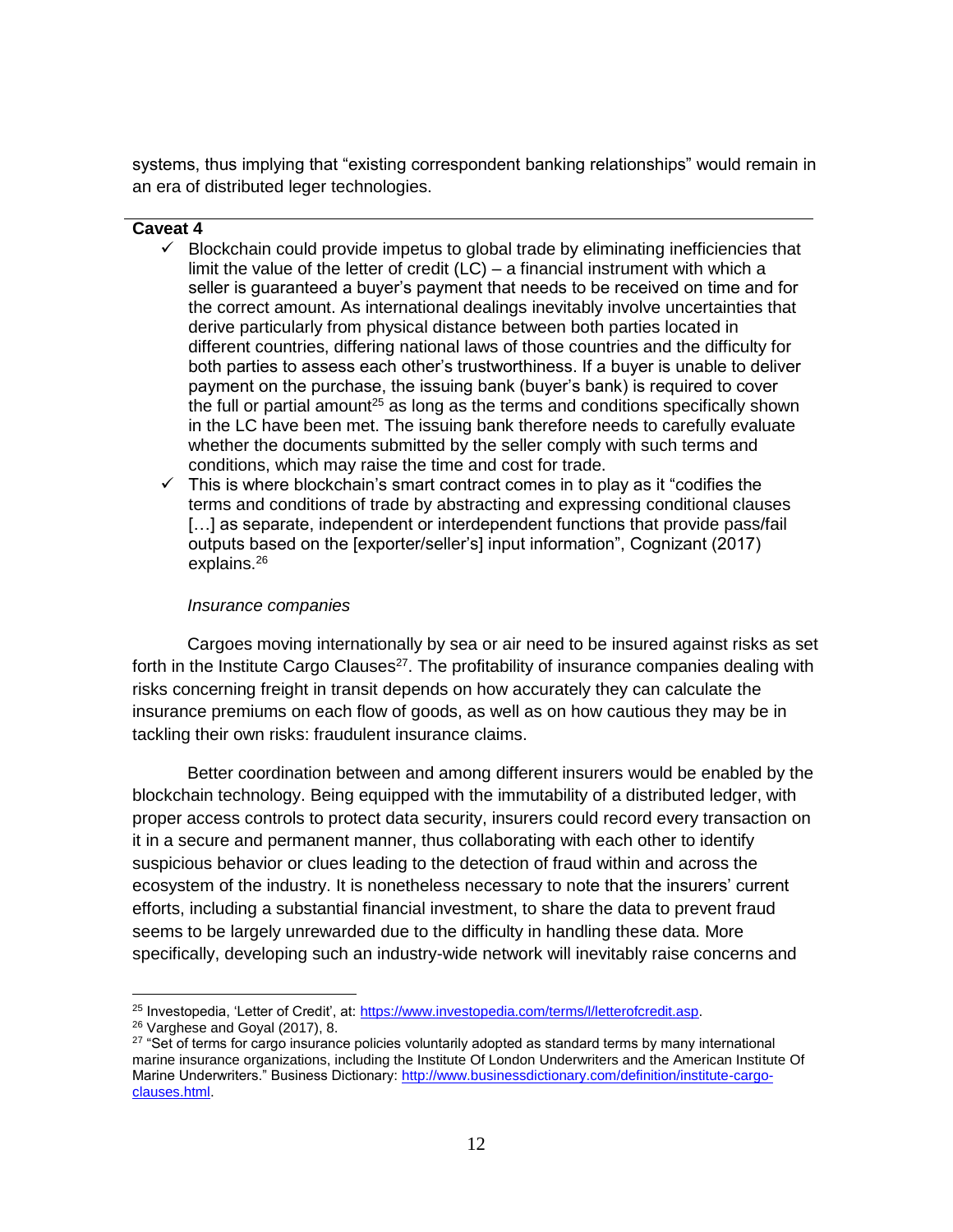come up against constraints with regard to the use of clients' sensitive (or personally identifiable) information – in particular sharing between and among different and competing firms  $-$  and thus often gives rise to an inconsistent outcome.<sup>28</sup>

Assuming a paper-based contract on tangible assets that is insured is turned digitally into a certain programable code by the blockchain technology, the insurer would fully recognize the advantage of smart contract when an insurance claim is filed. In cases where the code would enforce the contract, a smart contract would automatically apply the terms and conditions (i.e. the coverage) of the insurance policy and consult with a third party to ascertain the losses alleged by the policy holder. When it comes to cargo (or marine) insurance, a smart contract would be linked to the carrier (vessel operator)'s cargo management system whose latest cargo information could be used for the objective assessment of damages over the losses of certain shipments in transit.<sup>29</sup>

As such, the blockchain technology would enable insurers to process a substantial number of insurance claims in a paperless and prompt manner. They would further feel the benefit if they were equipped to automate the verification of these claims – the most burdensome and time-consuming process – in a manner that ensures some degree of objectivity in calculating damages or their liabilities in each case.

#### **Caveat 5**

 $\checkmark$  In addition to the financial sector, applications of blockchain could range over various domains. According to Mendling et al (2018), blockchain's capabilities being embodied in (i) its function as an immutable public ledger, (ii) smart contracts and (iii) encryption "demonstrate how blockchains can help organizations to implement and execute business processes across organizational boundaries even if they cannot agree on a trusted third party". The authors specifically refer to "the management of entire supply chains, tracking food from source to consumption to increase safety", and "sharing personal health records in privacy-ensuring ways amongst medical service providers".<sup>30</sup>

# **4. Ongoing pilots/initiatives related to cross-border trade and utilizing blockchain**

#### *The Maersk-IBM joint venture*

Maersk, a Danish sea freight company, and IBM, are now collaborating to maximize the potential of blockchain in order to digitalize global trade.<sup>31</sup> Maersk expects

<sup>28</sup> CB Insights (2018).

 $29$  See, id.

<sup>30</sup> Mendling et al (2018), 6.

 $31$  On 16 Jan., 2018, Maersk and IBM announced a joint venture to develop a global trade digitization platform that applies blockchain to facilitate global trade.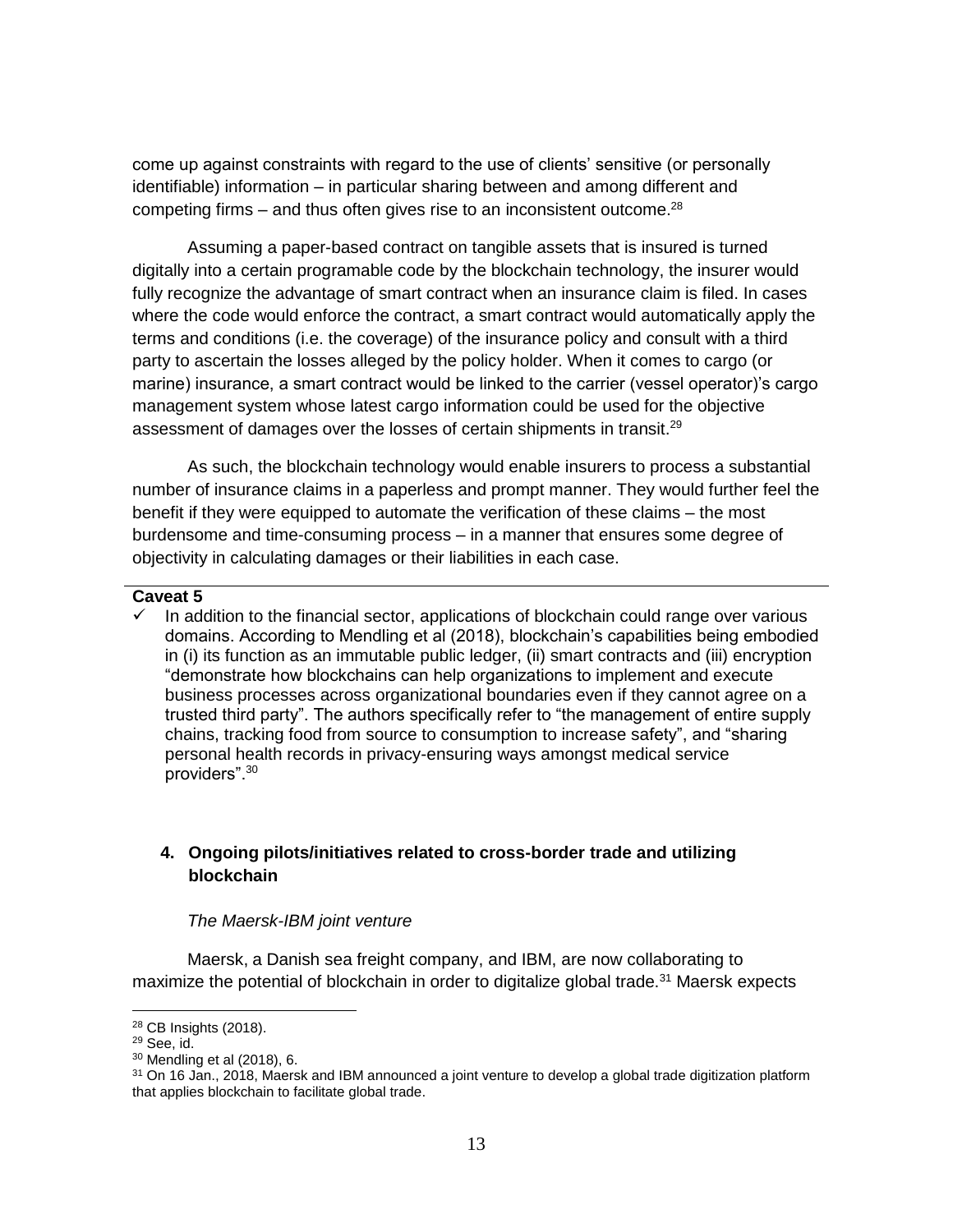that blockchain will also enable regulatory authorities including Customs (Dutch Customs and US Homeland Security in this instance) to closely monitor the flow of goods, carry out risk assessment effectively and perform regulatory processing in an efficient manner.<sup>32</sup> A global trade digitalization platform the companies have been developing using blockchain technology will most likely leverage other cloud-based, open-source technology, including artificial intelligence, the internet of things (IoT) and data analytics, to allow for tracking of traded goods across borders. The platform will be equipped initially with two core capabilities: a 'shipping information pipeline' granting end-to-end supply chain visibility; and 'paperless trade' with digitalization and automated filing of all trade paperwork.<sup>33</sup>

With regard to visibility, the digital infrastructure connecting multiple participants in a supply chain ecosystem will enable them to keep track of the containerized shipments' real-time progress through the supply chain. The participants will thus be readily informed of where an in-transit container is located and be able to check the status of Customs documents while reviewing Bills of Lading and other shipping documents' data. The blockchain technology will ensure no party can modify, delete or even append any record without the required consent from others (consensus) on the network.



An advisory board comprising industry experts and government officials is in the process of being formed with a view to addressing the specific needs of industry and adapting the platform accordingly. The platform is now being tested by a number of

 $32$  This platform is built on open standards and designed for use by the entire global shipping ecosystem, which allows for the use of blockchain technology to help companies move and track goods digitally across international borders. Singapore Customs would be participating in the next phase of the development of the new platform.

<sup>33</sup> [https://aircargoworld.com/allposts/maersk-ibm-partner-on-logistics-blockchain-jv/.](https://aircargoworld.com/allposts/maersk-ibm-partner-on-logistics-blockchain-jv/)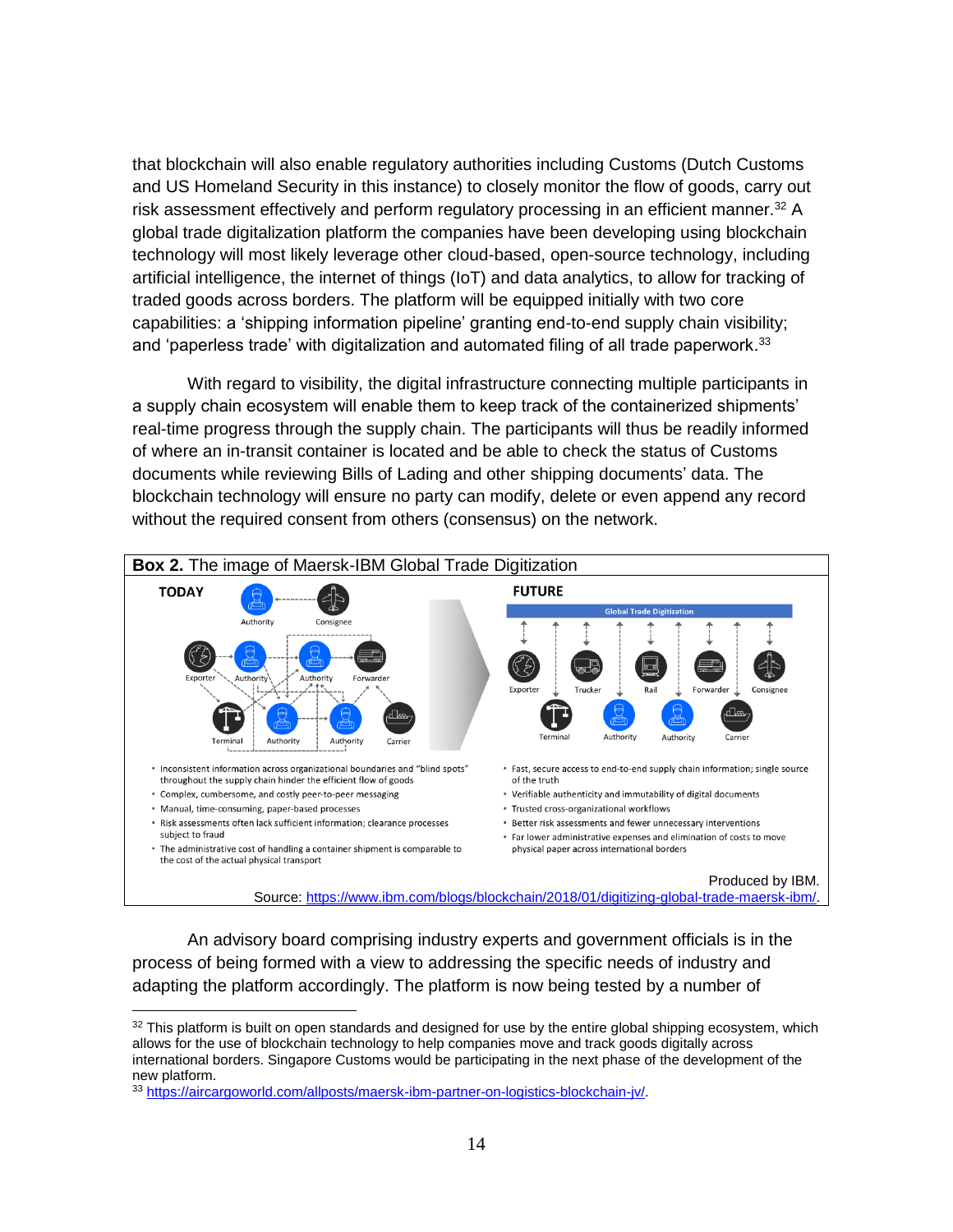selected partners who are specifically interested in developing smarter processes for trade. Discussions with governments, including Customs administrations, are underway in order to elaborate on the specification of the platform, particularly in dealing with issues surrounding intelligence (e.g. the scope of data to be shared, the ownership of data, the duration for retaining data). There are concrete legal issues which could be considered as obstacles (e.g. hard copy documentation requirements, the lack of blanket data sharing approval mechanism) in transforming the project from pilot to a fully-operational reality.<sup>34</sup>

#### **Caveat 6**

- DP World Australia, a container port and supply chain operator, and DB Schenker<sup>35</sup> (both being logistic and supply chain giants) have created a consortium to utilize blockchain architecture developed by the Australian-based company TBSx3, a blockchain startup, to address the issue of counterfeits on a global scale while protecting global supply chains. The ultimate aim of this initiative is to help companies to restore consumer trust in supply chains.<sup>36</sup>
- $\checkmark$  Hamburg Süd, a container shipping company, has also joined this project. Supply Chain Dive reports: "For a while, Maersk has been the pioneer of new technology for ocean shipping with its IBM blockchain alliance. Even though Maersk owns Hamburg Sud, the launch of another blockchain initiative signals a wave of change for the industry."<sup>37</sup>

# *User cases in Singapore*

In terms of trade finance, the Monetary Authority of Singapore (MAS) and the Hong Kong Monetary Authority (HKMA) – both are the regulators responsible for maintaining the stability of the currency and financial system in the respective territories – are currently working together to jointly develop the Global Trade Connectivity Network (GTCN) which will enable cross-border flows of digital trade data using the distributed ledger technology.<sup>38</sup> For starters, the project will connect the GTCN with the National Trade Platform (NTP) in Singapore<sup>39</sup> and the Hong Kong Trade Finance Platform, with the aim of building an 'information highway' between the two platforms. Further connections with the platforms of other jurisdictions and communities (e.g. Japan as discussed below, South China via Shenzhen, Thailand before long) will be pursued in the near future.<sup>40</sup>

As a matter of fact, the Bank of Tokyo-Mitsubishi UFJ (renamed MUFG Bank in April 2018), Japan's biggest private lender, and NTT Data Corporation, a Japanese major

<sup>&</sup>lt;sup>34</sup> Inquiry from different actors working on this project.

<sup>35</sup> A Germany-based logistics company and a division of the German rail operator Deutsche Bahn AG.

<sup>36</sup> Burnson (2018).

<sup>&</sup>lt;sup>37</sup> Patrick (2018).

<sup>38</sup> MAS and HKMA signed a Memorandum of Understanding on 15 Nov. 2017.

<sup>&</sup>lt;sup>39</sup> "[A] national trade information management platform that provides the foundation for Singapore to be the world's leading trade, supply chain and trade financing hub." Singapore Customs website: [https://www.customs.gov.sg/about-us/national-single-window/national-trade-platform.](https://www.customs.gov.sg/about-us/national-single-window/national-trade-platform)

<sup>40 &#</sup>x27;Hong Kong-Singapore blockchain trade platform to go live in 2019', Global Trade Review, 15 Nov. 2017, at: [https://www.gtreview.com/news/asia/hong-kong-singapore-blockchain-project-to-go-live-in-2019/.](https://www.gtreview.com/news/asia/hong-kong-singapore-blockchain-project-to-go-live-in-2019/)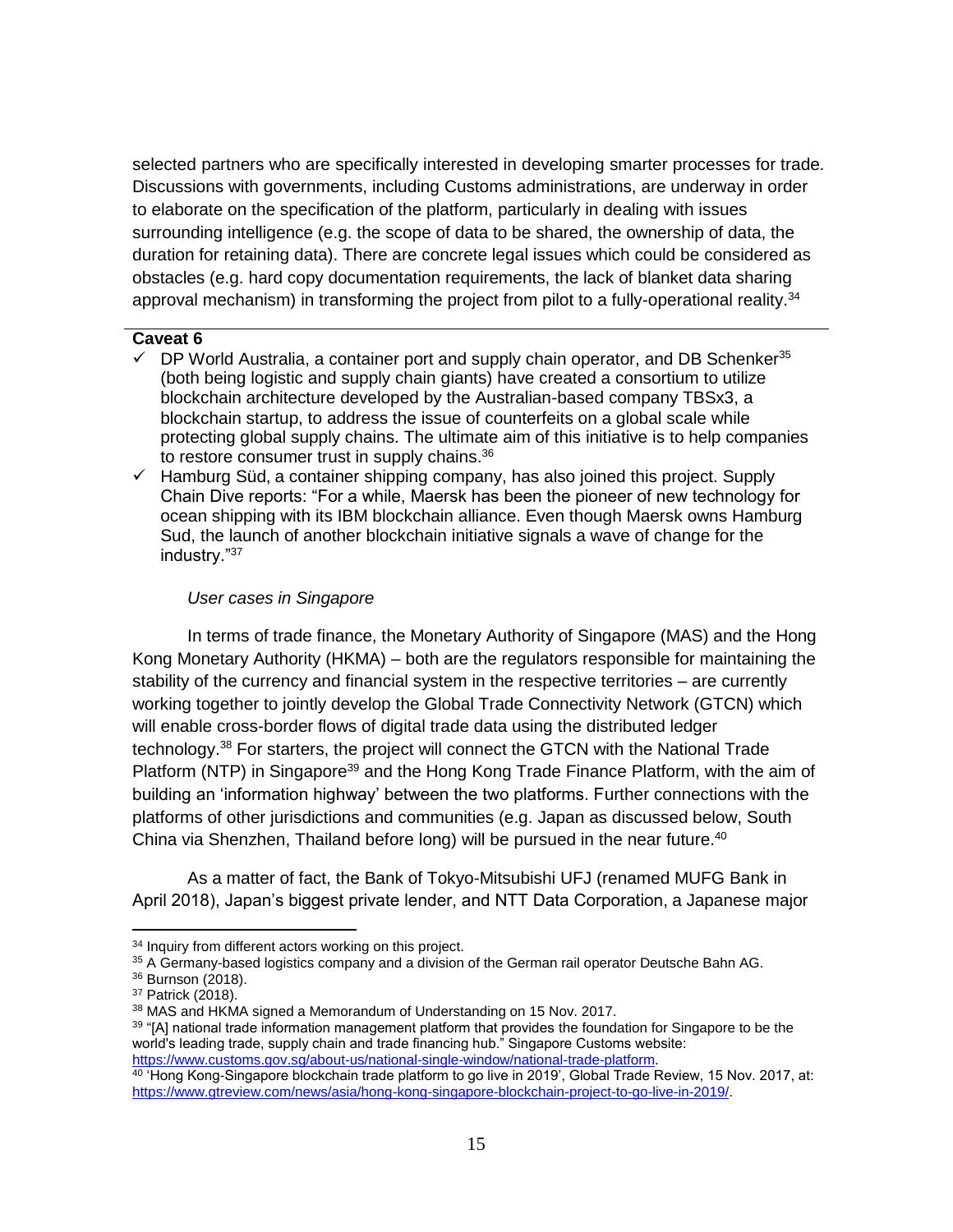system integration company, have initiated a Proof-of-Concept (PoC) pilot which will connect the NTP in Singapore with a prototype blockchain trade platform to be developed by a consortium of Japanese companies. This can be seen as a continuation of the aforementioned GTCN project. By integrating the digital platforms between these two trading nations using Application Programming Interfaces (APIs), the pilot will endeavor to provide digital solutions to technical challenges prevalent in international trade, including regulatory disparities and (differing) documentation standards. One of the expected deliverables is ensuring that cross-border trade between the two countries is virtually paperless. The pilot aims to make cross-border flows more secure, efficient and transparent, with the long-term goal of fostering greater trade and supply chain integration across the region. From the Singaporean perspective, "this PoC with NTT Data" has been considered "an important building block" of "[their] overall strategy to enable the flow of digital trade data with [their] trade partners globally" (HO Chee Pong, Director-General of Singapore Customs, Ministry of Finance).<sup>41</sup>

## **5. Implications of blockchain for Customs**

As discussed in the previous sections, blockchain undoubtedly has the potential to cause a sea change in the landscape of international trade. First and foremost, traderelated applications driven by the digital ledger technology would help to reduce the huge volumes of paperwork and multiple bureaucratic interventions which are considered necessary in pursuit of legitimate trade. Furthermore, blockchain case studies rooted in financial services have expanded to the domains of transport or the 'physical' flows of goods, while digitizing not only financial instruments but traditional trade and shipping documents.<sup>42</sup>

#### *Customs would become more data-driven*

A focus on technicality might help to understand why such a promising development with respect to the utilization of blockchain is foreseen from the standpoint of trade. As described by Botton (2018), "[i]nformation on any shipment – whether it be a proof of purchase, a clearance form, a bill of lading, insurance – can be made part of a block, a transparent chain of custody, and be accessible to suppliers, transporters, buyers, regulators and auditors."<sup>43</sup> Therefore, Customs would be able to see the necessary and accurate data (seller, buyer, price, quantity, carrier, finance, insurance etc.) that have been tied with the goods to be declared and also keep track of the location and status of such goods in real time. Such a complete visibility, if built into the sphere of regulatory oversite,

<sup>41</sup> Antonovici (2017).

<sup>42</sup> Id.

<sup>43</sup> Botton (2018), 2.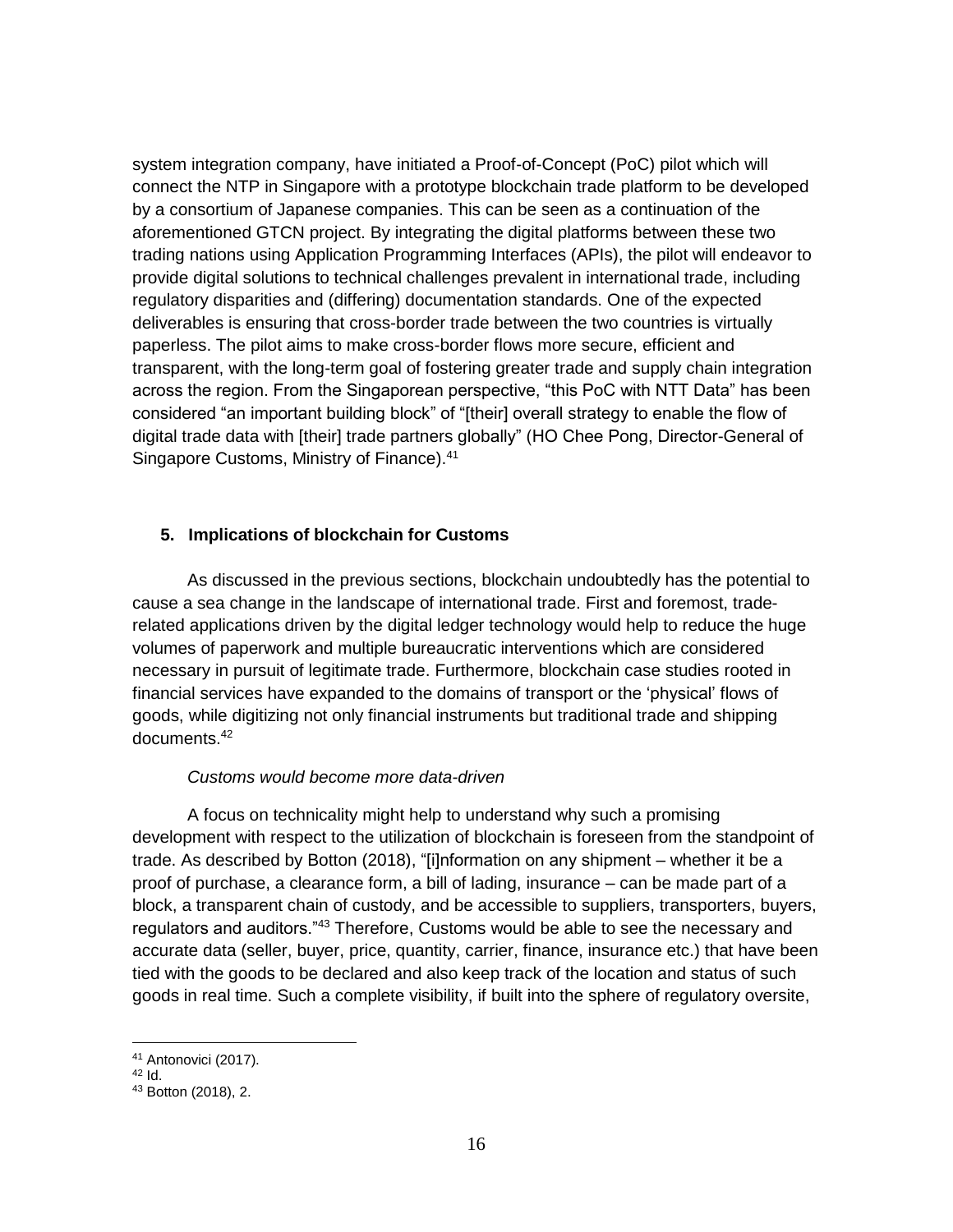would ensure a better-informed and more data-driven Customs function in terms of its dayto-day operations.

With the blockchain technology, Customs administrations and other border agencies would significantly improve their capacity for risk analysis and targeting, thus contributing to improved trade facilitation. Conventional blockchains called "Permissionless" (e.g. Bitcoin) have been made accessible to anyone wishing to participate in the "mining" process required to validate transactions; such an open and transparent network could lead to problems in handling confidential information and administering the whole network (e.g. changes in specification). Particularly through "Permissioned" (or private) blockchains for which certain administrators clearly define roles, responsibilities, levels of access, and rights of validation for the participants, Customs administrations could be equipped with an unbiased tool which is essentially designed for uploading and sharing information between unrelated parties. This might result in the fully integrated, end-to-end supply chain management functioning in a transparent and trusted manner.

Customs could automatically extract information from the primary sources for declaration purposes, thereby enhancing the accuracy and quality of their data and immutability thereof as well. Reducing the burden of manual verification and the resources required to validate declarations would lead to faster Customs declaration processing and reduced end-to-end lead time.

Sharing the relevant data through Permissioned blockchains can help Customs and other border agencies realize the envisaged end-to-end "data pipeline". Utilizing such blockchains that can be operated by supply-chain consortia, and continuously accessed and updated by all participants, these regulatory authorities would be able to ensure they have accurate and reliable data at hand and obtain such data from the right sources. By using a common distributed technical platform, they could leverage the power of blockchain technology to open up new possibilities to share information and resources, particularly in a Single Window environment and for cross-border data exchange purposes.

There are growing concerns about product quality and safety. The relevant licenses, permits, certificates and other authorizations (that can be referred to as "LPCO" all combined) may be required at the time of Customs clearance, depending on the nature of declared goods and related national regulatory requirements. Blockchains enable a holistic product life-cycle data management by providing a common platform where the producers, laboratories, logistics operators, regulators and consumers can have full access to and share all related information such as provenance, testing, certification, and licensing. It could also ensure that an e-certificate is appropriately issued, and properly and digitally signed by a valid regulatory/issuing agency, while protecting the certificate from any risks of alteration or manipulation of its content or misuse of it.

*Customs would be more embedded within the trade process*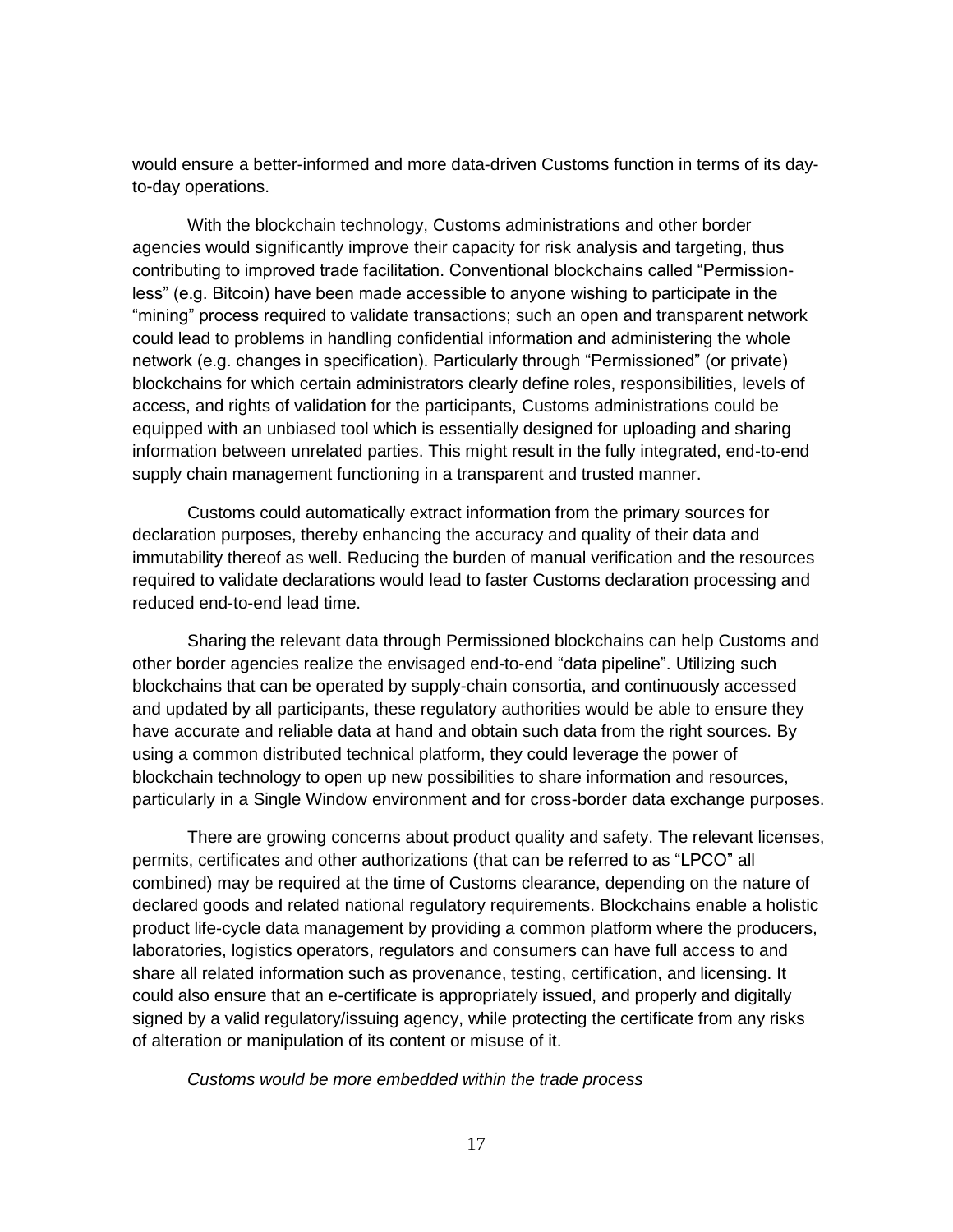In practical terms, the blockchain technology could be embedded into Customs' practices through a common platform which would embrace trade-related commercial entities (e.g. banks, shipping lines, freight forwarders, Customs brokers) as they are regularly engaged in trading business, and thus would enable the sharing of information among them.

The participation of innumerous (or at least a great number of) shippers (exporters) and consignees (importers), whether corporate or individual, is not necessarily a key to the success of such an initiative so long as the information on related documents by consignment, as recorded by aforementioned business entities on a common and distributed ledger, has been made accessible to Customs. Such information, once incorporated into the chain of blocks, cannot be erased or tampered with by anyone; therefore, regular Customs procedures would be limited to checking the submitted data against their own database.

If it becomes a part of the network as a node, Customs could automatically clear goods that have been 'pre-screened' by Customs on its ledger at an earlier stage, even without withholding them at the time of declaration. In other words, Customs would be able to direct their limited resources to the handling of a category of trade which involves operators and financiers as being 'outside' of the given framework of public-private partnership.

# *Blockchain would favour revenue compliance and cooperation between Tax and Customs*

The Blockchain technology could provide Tax authorities with sufficient ammunition to narrow the gap between expected value-added tax (VAT) revenues and those actually collected; a gap engendered by taxpayers' possible fraud and evasion.<sup>44</sup> According to PwC UK experts, having discussed the technology's implications, "blockchain makes fraud and errors far easier to detect because the system provides clear and transparent information about transactions and items in the network"; "this could be particularly useful in tracking if and where VAT has been paid, and in doing so reduce VAT fraud."<sup>45</sup> However, such a dynamic leap would hardly be seen in the real Tax domain, according to one such expert who tells: "A tax authority […] would need to obtain information from every taxpayer. Mandating digital data from […] every VAT trader in the country, even those that don't own a computer and keep their receipts in a plastic bag, will be an enormous step".<sup>46</sup>

The same is true of trade-related applications that could be developed for the sake of Customs particularly in revenue compliance. Once the data on certain transactions as

<sup>44</sup> Ajienka, N., 'Blockchain and Tax Fraud', Fintricity website: [http://www.fintricity.com/blockchain-tax-fraud/.](http://www.fintricity.com/blockchain-tax-fraud/)

<sup>45</sup> PwC (2017), 3.

 $46$  Id.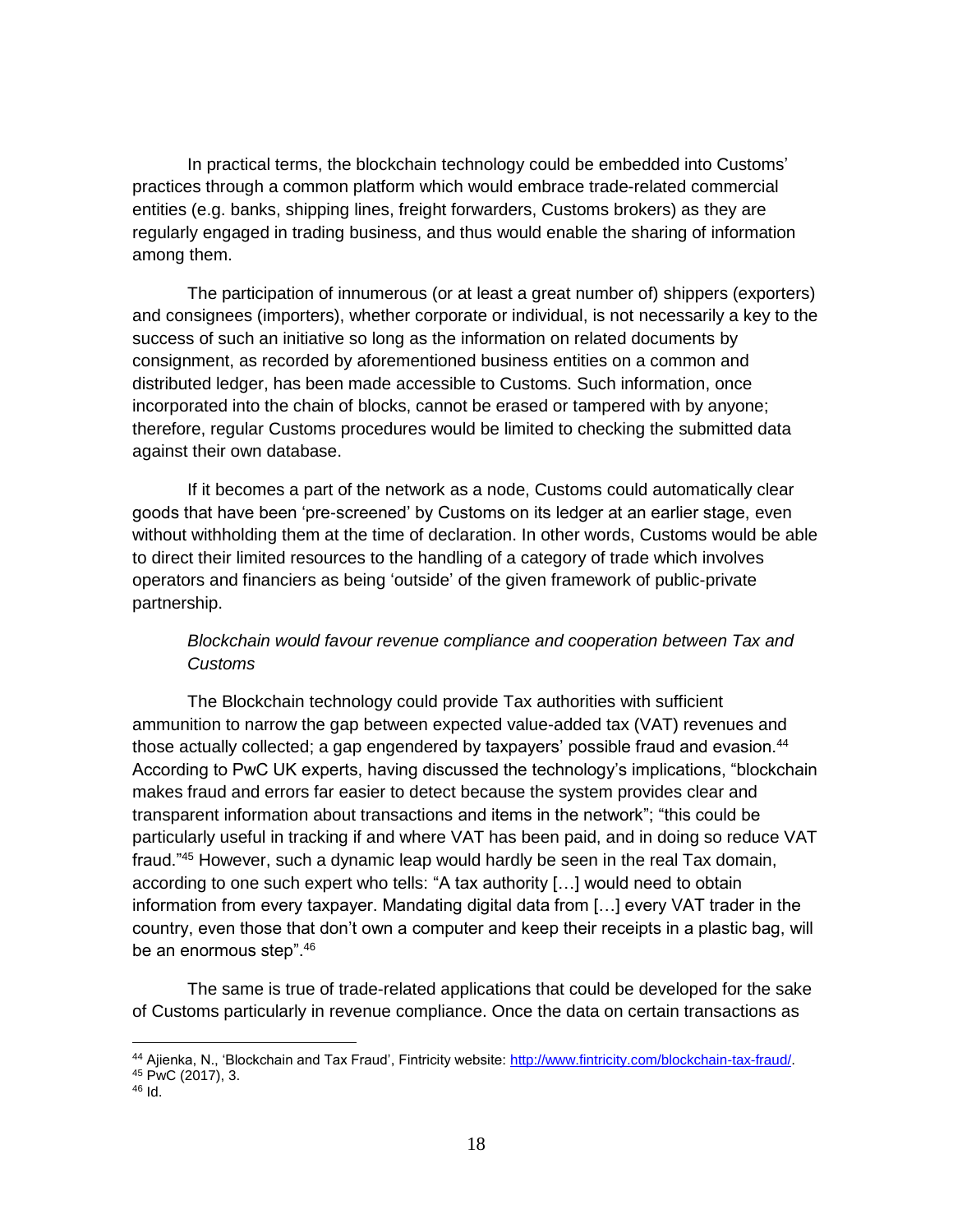between an exporter (seller) and an importer (buyer) are recorded on the blockchain and thus made accessible to Customs, importing country's Customs, for example, will collate the importer's declaration with the relevant data that can be retrieved from the network involving the two parties. If these transactions are taken over by smart contracts which self-execute, the importer's purchase of goods, which is never completed without the remittance of the equivalent value of funds (money transfer) to the exporter, can be automatically followed by the duty payment at the time of goods clearance. This is what could be deduced from the case of payroll tax which, as viewed by WU Global Tax Policy Center, "can be automatically withheld and paid into the treasury at the time of salary transfer, thus removing the duty of the employer to act as a tax collector."47 However, it is difficult to imagine that countless traders, together with private sellers and consumers who have already familiarized themselves with the E-commerce companies' online services, would avail themselves of smart contracts in such a systematic fashion.

Finally, applications of common and distributed ledgers could transform the existing or planned mechanism for reliable and real time exchange of information (EOI) between Customs and other relevant authorities, thereby enhancing Customs' capabilities to identify fraudulent practices. A possible application would relate to the EOI between Customs and Tax authorities aiming to ensure a more harmonized approach with respect to revenue collection. This would help to deal with the issue of Customs valuation and transfer pricing; i.e. enabling Customs to better assess the veracity of import/export declarations, thus rejecting the 'price actually paid' (as declared) and applying alternative methods for Customs valuation in some cases involving profit shifting.

# *Blockchain would help to combat financial crimes*

From a broader perspective, all relevant authorities combating cross-border financial crimes within a jurisdiction should explore all avenues in order to establish and strengthen cooperative relationships for the achievement of their respective and common goals. In this regard, blockchain-based applications could be developed to help tackle emerging issues such as money laundering, terrorist financing and illicit financial flows.

Criminals exploit legitimate trade (including banking systems related to trade finance) to disguise their illicit proceeds (billions of dollars annually). Such crimes, often referred to as trade-based money laundering (TBML), involve several schemes that have been worked out to complicate the documentation of legitimate trade transactions. Red flag indicators for potential TBML, which may allow Customs officers to detect the fraud in real time, include false reporting such as overvaluation or undervaluation of the goods concerned, and unusual shipping routes or transshipment points. In this regard, the Financial Action Task Force (FATF) has occasionally issued stand-alone reports that

<sup>47</sup> WU GTPC (2017), 7.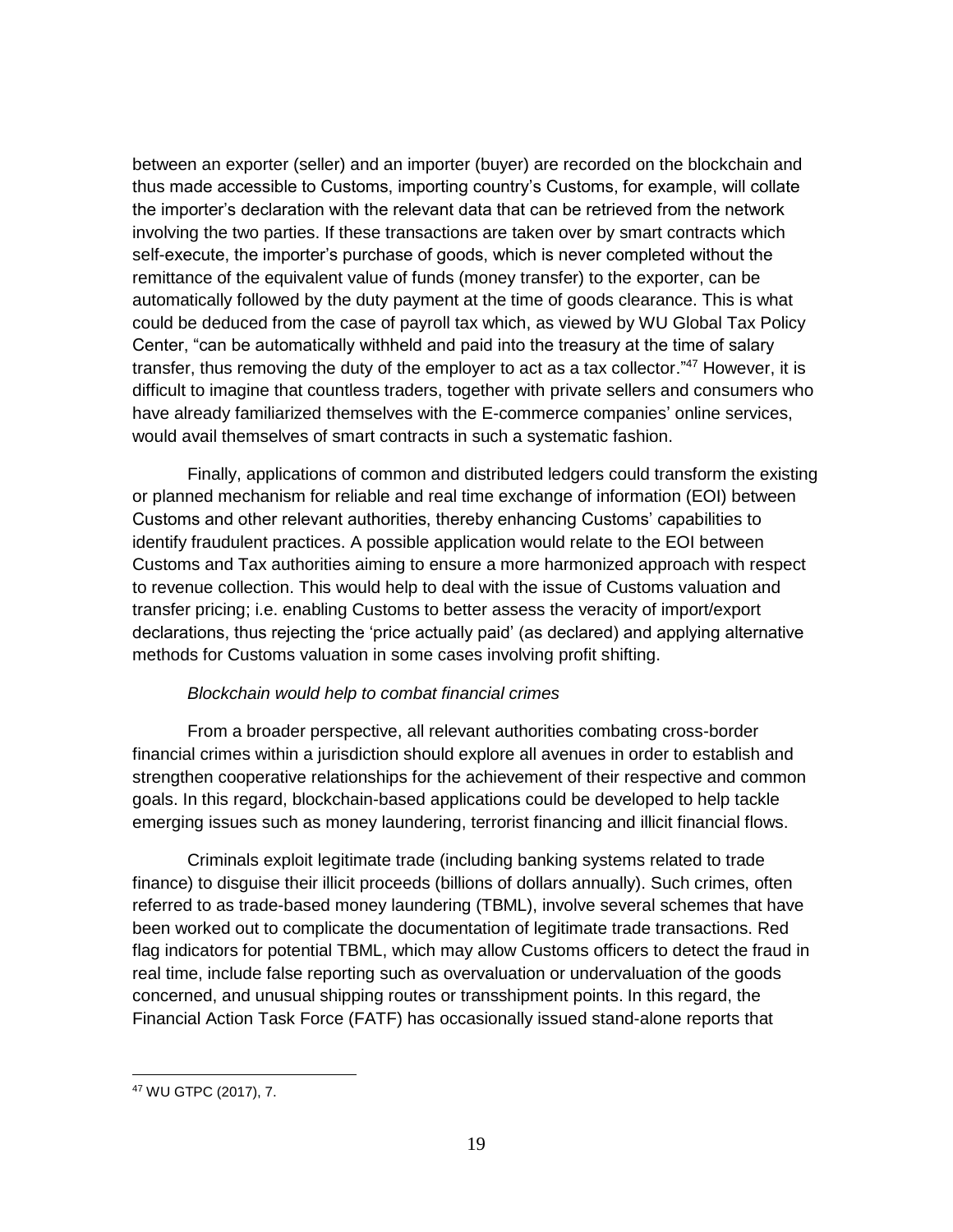address TBML and best practices<sup>48</sup>. One of these documents specifically calls on countries to allow the investigative authorities access, directly or indirectly, and on a timely basis, to trade data and relevant financial information.

To this end, Permissioned blockchains could be utilized to create a certain networking community where Customs and other authorities in charge of criminal investigation, intelligence, revenue collection and financial services may record and share the all the relevant updates (i.e. taxpayers' trade practices and related activities for banking transactions) through the distributed ledger. This would enable all of them to take necessary actions in a timely, prompt and coordinated manner. Furthermore, having access to financial institutions' blockchain-driven ecosystem, which has been built to streamline trade finance and create a paperless working environment, would enable relevant authorities to be updated regularly on events within the banking system that could be misused to conceal illicit financial flows. In particular, Customs would be able to enrich their red flag indicators while utilizing their conventional technique of unit price analysis or trade statistics of two trading partners; the iterative comparison between their trade data submitted by operators and a series of capital transfer recorded by financial institutions would lead to a greater probability of finding the clues of possible financial crimes.

# **6. Conclusion**

The blockchain technology can be embodied in a network application, with which all participants have access to every single record of transactions involving any one of them, and thus are able to cross-check the veracity of an ongoing update before validating it. Such a peer-to-peer monitoring mechanism – with all eyes fixed upon one – ensures the credibility of the entire network; together with smart contracts, it enables a party to transact easily and confidently with another unrelated and disparate party. Key deliverables of this type of application are: prevention of possible frauds; enhanced accuracy of recorded data; contracts' self-execution without intermediary; and immediate and permanent sharing of information. Concerns regarding data security and privacy have been raised (particularly in terms of an open network, as illustrated by the system of decentralized digital currency, in which anyone can freely participate); Permissioned blockchains which ensure that those who want to transact with trusted partners and prefer a certain degree of control by a central administrator, could be a valid response to such concerns.

Marine transport, which requires numerous documents in view of ensuring legitimate trade, is an area of business where firms could maximize the benefit of blockchain technology. A network connecting multiple parities in trade will enable them to access and share data on digitized trade and shipping documents, as well as financial

<sup>48</sup> Miller et al (2016), 10.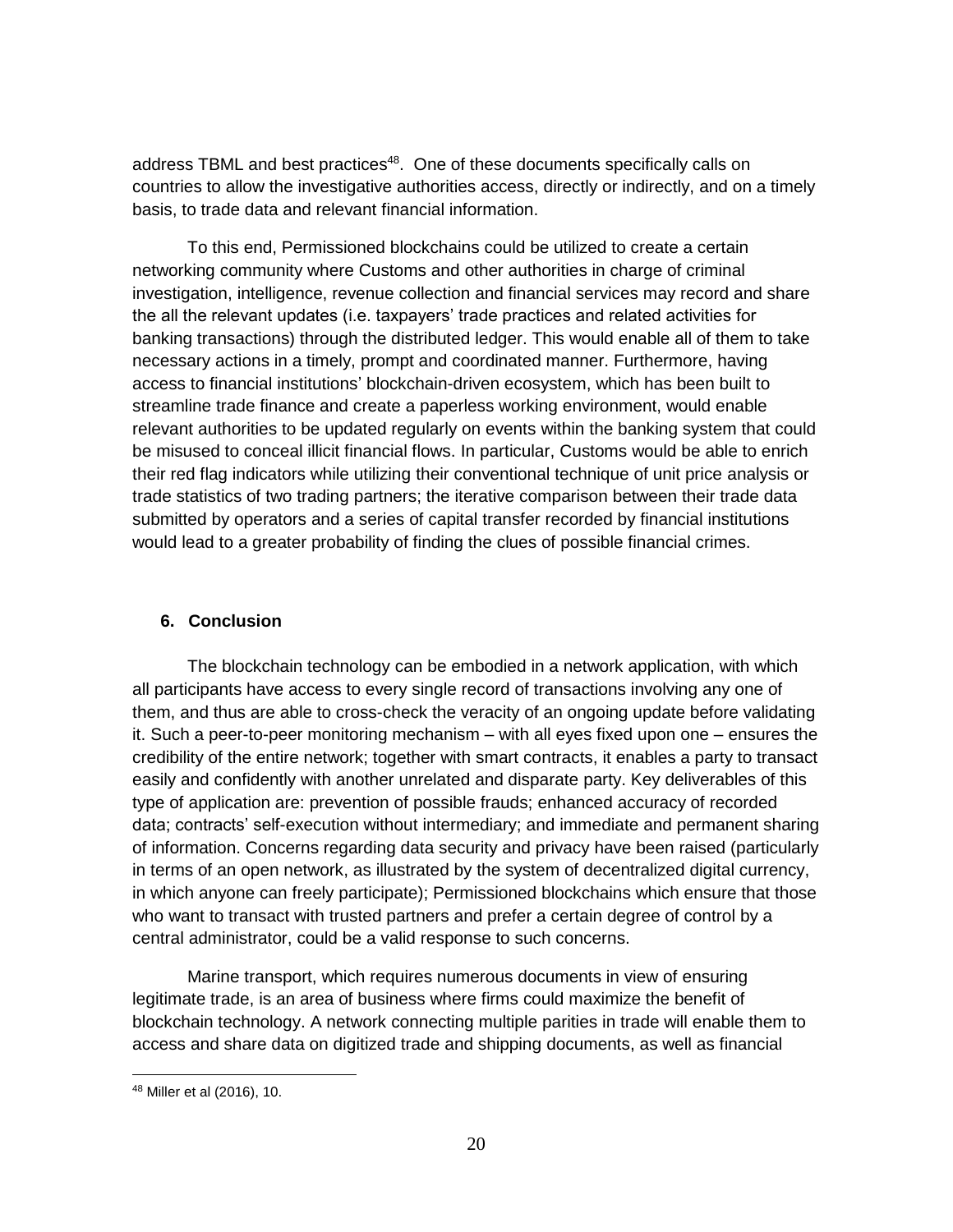instruments relevant to trade transactions. It will significantly reduce the cost associated with the documentation of every step or process related to logistics and financing, while providing all the parties concerned with the highest level of visibility in terms of the delivery of shipments as well as the transfer of funds. In its entirety, the blockchain-based application will transform the business model of freight transportation by sea; that is, operators and financiers engaged in cross-border trade will avail of the benefits of transparency and predictability being introduced into every phase of trading and financial flows, thereby becoming integrated into a harmonized ecosystem in the era of 'digital trade' rather than functioning separately as before.

The power of blockchain could have a great impact on Customs' day-to-day operations. In collaboration with the private sector-driven initiative to enhance the 'traceability' and 'connectivity' of supply chains all the way through by leveraging distributed ledgers, Customs would be able to have a broader and clearer picture of international trade particularly in terms of the movement of cargoes and consignments as being tied with the flow of capital. This indicates the possibility of ensuring that Customs is fully informed and well-prepared in dealing with a variety of risk and threats and thus enabling knowledge-based enforcement in pursuit of stricter compliance and faster clearance. In addition, Customs could be elevated to the position of a fully-fledged border regulator endowed with a broader range of functions including but not limited to combatting cross-border illicit financial flows.

The future of Customs could be defined by how they decide to utilize the blockchain technology with a view to changing the way they work in pursuit of certain and error-free enforcement. Customs' databases do not necessarily have to take the form of a distributed ledger; by interfacing with blockchain-based platforms, Customs would significantly enhance their visibility in the supply chain from the early stages. They would then only have to check if there is any discrepancy between the data submitted by traders and those iteratively updated on the public ledger. Depending on such immutable, inerasable and trustworthy datasets that Customs could have in a network involving the private sector, they could distinguish between illegitimate and legitimate trade to the fullest extent possible without relying on their conventional risk management technique. Moreover, a series of steps for export and import, including the process of Customs clearance, could be technologically based on smart contracts which self-execute when certain conditions are met; the relevant interactions with Customs (for declaration and duty payment) as well as "LPCO" authorities (in complying with product-specific requirements) could be programmed to proceed automatically and, what is more, without necessitating any (active) interventions by traders and authorities (such as 'submission' or 'filing' of applications and 'granting' permissions).

The blockchain technology represents a step forward for Customs and Trade, both of which desire greater efficiency in their business operations. More specifically, it will help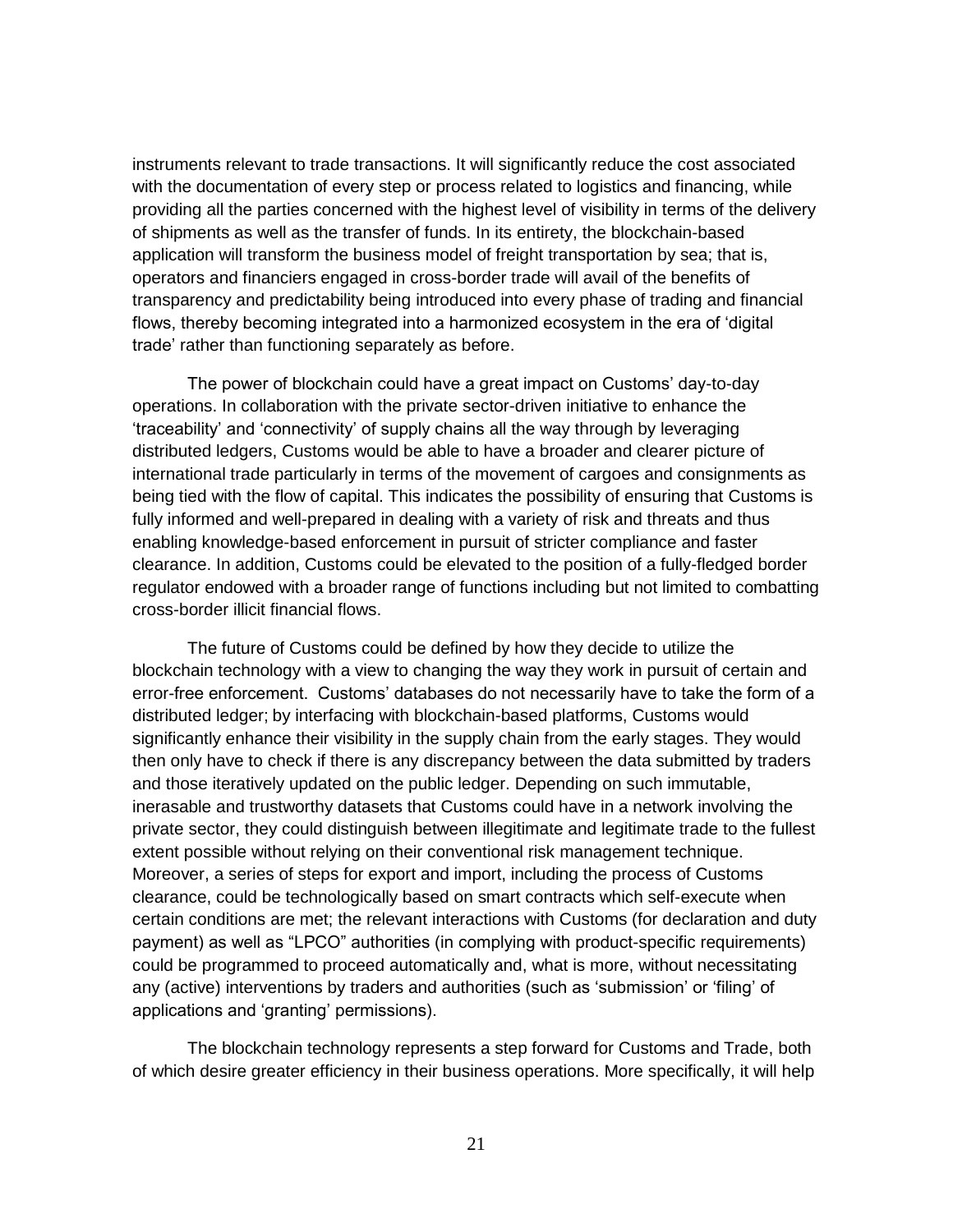to assure Customs of the security of a category of (legitimate) trade, thereby encouraging Customs and Trade to streamline their tasks (often called 'red tape') that have been required for compliance thus far. In the meantime, Customs will be able to concentrate their effort and attention on the rest of trade – beyond the reach of the blockchain-driven 'trusted trade<sup>'49</sup>. Blockchain is a giant leap for Customs in the 21<sup>st</sup> century.

<sup>49</sup> Miles (2017) points out that a desirable blockchain-based infrastructure should be able to: "Prevent anyone — even root users and administrators — from accessing sensitive information"; "Deny illicit attempts to change data or applications within the network"; and "Carefully guard encryption keys using the highest-grade security standards so they can never be misappropriated". It is considered that trade-related blockchain applications should be equipped with these capabilities.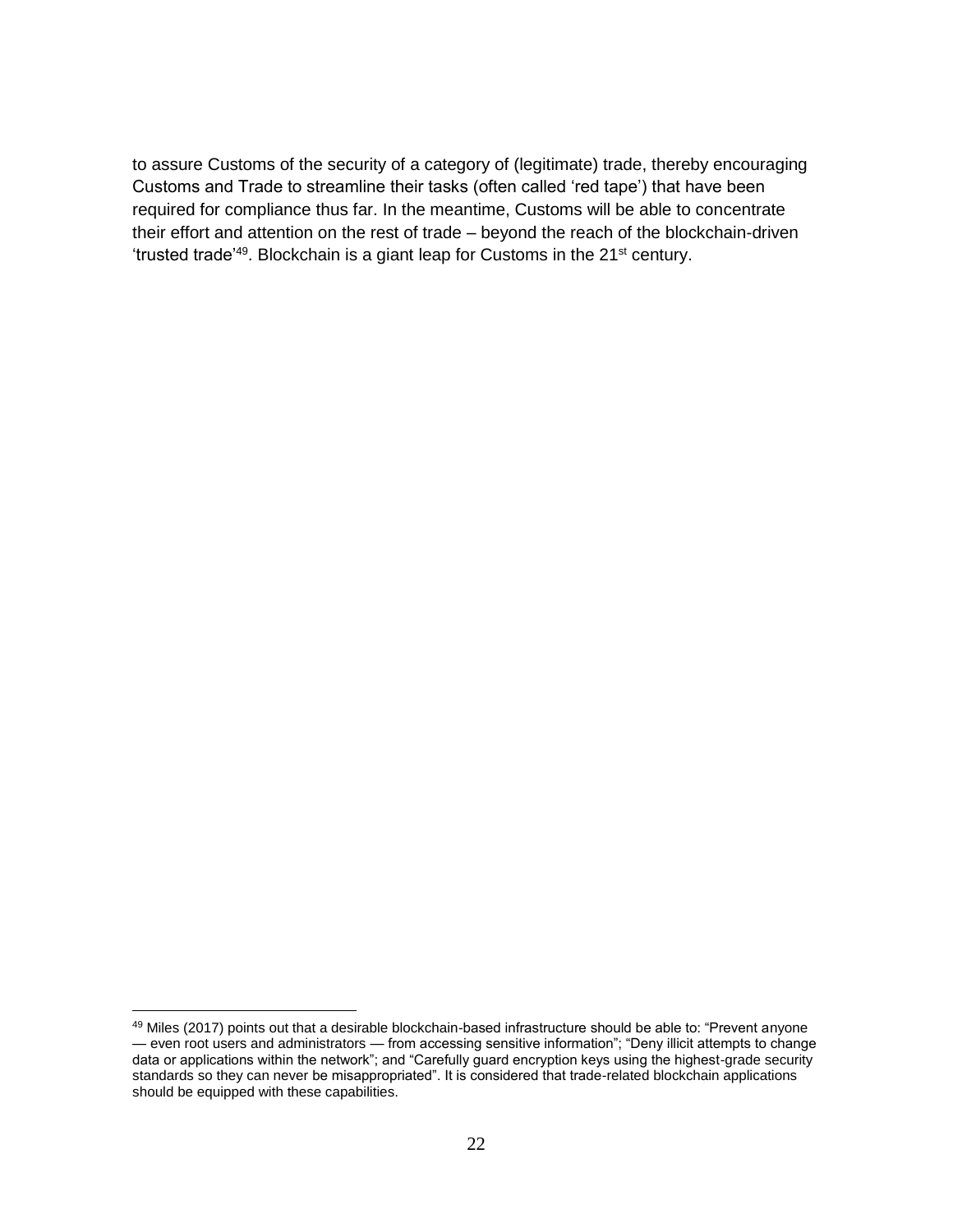# **Bibliography**

- Park, K. (2018), 'Blockchain Revolution to Hit Shipping Industry with Potentially Huge Cost Savings,' *Bloomberg* (19 Apr.), Insurance Journal website: <https://www.insurancejournal.com/news/international/2018/04/19/486804.htm>
- Deloitte (2017), *Using blockchain to drive supply chain innovation*, accessible at: Deloitte website [https://www2.deloitte.com/us/en/pages/operations/articles/blockchain](https://www2.deloitte.com/us/en/pages/operations/articles/blockchain-supply-chain-innovation.html)[supply-chain-innovation.html.](https://www2.deloitte.com/us/en/pages/operations/articles/blockchain-supply-chain-innovation.html)
- Miles, C. (2017), 'Blockchain security: What keeps your transaction data safe?', IBM Blockchain Blog website: [https://www.ibm.com/blogs/blockchain/2017/12/blockchain-security-what-keeps](https://www.ibm.com/blogs/blockchain/2017/12/blockchain-security-what-keeps-your-transaction-data-safe/)[your-transaction-data-safe/.](https://www.ibm.com/blogs/blockchain/2017/12/blockchain-security-what-keeps-your-transaction-data-safe/)
- Martindale, J. (2018), 'What is a blockchain? Here's everything you need to know', Digital Trend website: [https://www.digitaltrends.com/computing/what-is-a-blockchain/.](https://www.digitaltrends.com/computing/what-is-a-blockchain/)
- Ray, S. (2018), 'The Difference Between Blockchains & Distributed Ledger Technology', Towards Data Science website: [https://towardsdatascience.com/the-difference](https://towardsdatascience.com/the-difference-between-blockchains-distributed-ledger-technology-42715a0fa92)[between-blockchains-distributed-ledger-technology-42715a0fa92.](https://towardsdatascience.com/the-difference-between-blockchains-distributed-ledger-technology-42715a0fa92)
- US Congress Joint Economic Committee (2018), THE 2018 JOINT ECONOMIC REPORT, Ch. 9, 'Building A Secure Future, One Blockchain at A Time', 201-263, H. Rept. 115- 596, 115th Congress (2017-2018), accessible at: [https://www.congress.gov/.](https://www.congress.gov/)
- Deloitte (2016), *Blockchain: Enigma. Paradox. Opportunity*, Deloitte LLP, London.
- O'Donnell, J. (2017), 'Blockchain will rewire security, privacy—and business,' TechBeacon website: [https://techbeacon.com/blockchain-will-rewire-security-privacy-business.](https://techbeacon.com/blockchain-will-rewire-security-privacy-business)
- Green, A. (2017), 'Will blockchain accelerate trade flows?', Financial Times (10 Nov.), FT website: [https://www.ft.com/content/a36399fa-a927-11e7-ab66-21cc87a2edde.](https://www.ft.com/content/a36399fa-a927-11e7-ab66-21cc87a2edde)
- Mearian, L. (2018), 'Blockchain will be the killer app for supply chain management in 2018,' IDG's 'Computerworld' website: [https://www.computerworld.com/article/3249252/emerging-technology/blockchain](https://www.computerworld.com/article/3249252/emerging-technology/blockchain-will-be-the-killer-app-for-supply-chain-management-in-2018.html)[will-be-the-killer-app-for-supply-chain-management-in-2018.html.](https://www.computerworld.com/article/3249252/emerging-technology/blockchain-will-be-the-killer-app-for-supply-chain-management-in-2018.html)
- McKinsey & Company (2015), 'Toward on Internet of Value: An interview with Chris Larsen, CEO of Ripple Labs', *McKinsey on Payments*, Vol. 8, No. 21, accessible at: [https://www.mckinsey.com/industries/financial-services/our-insights/toward-an](https://www.mckinsey.com/industries/financial-services/our-insights/toward-an-internet-of-value-an-interview-with-chris-larsen-ceo-of-ripple-labs)[internet-of-value-an-interview-with-chris-larsen-ceo-of-ripple-labs.](https://www.mckinsey.com/industries/financial-services/our-insights/toward-an-internet-of-value-an-interview-with-chris-larsen-ceo-of-ripple-labs)